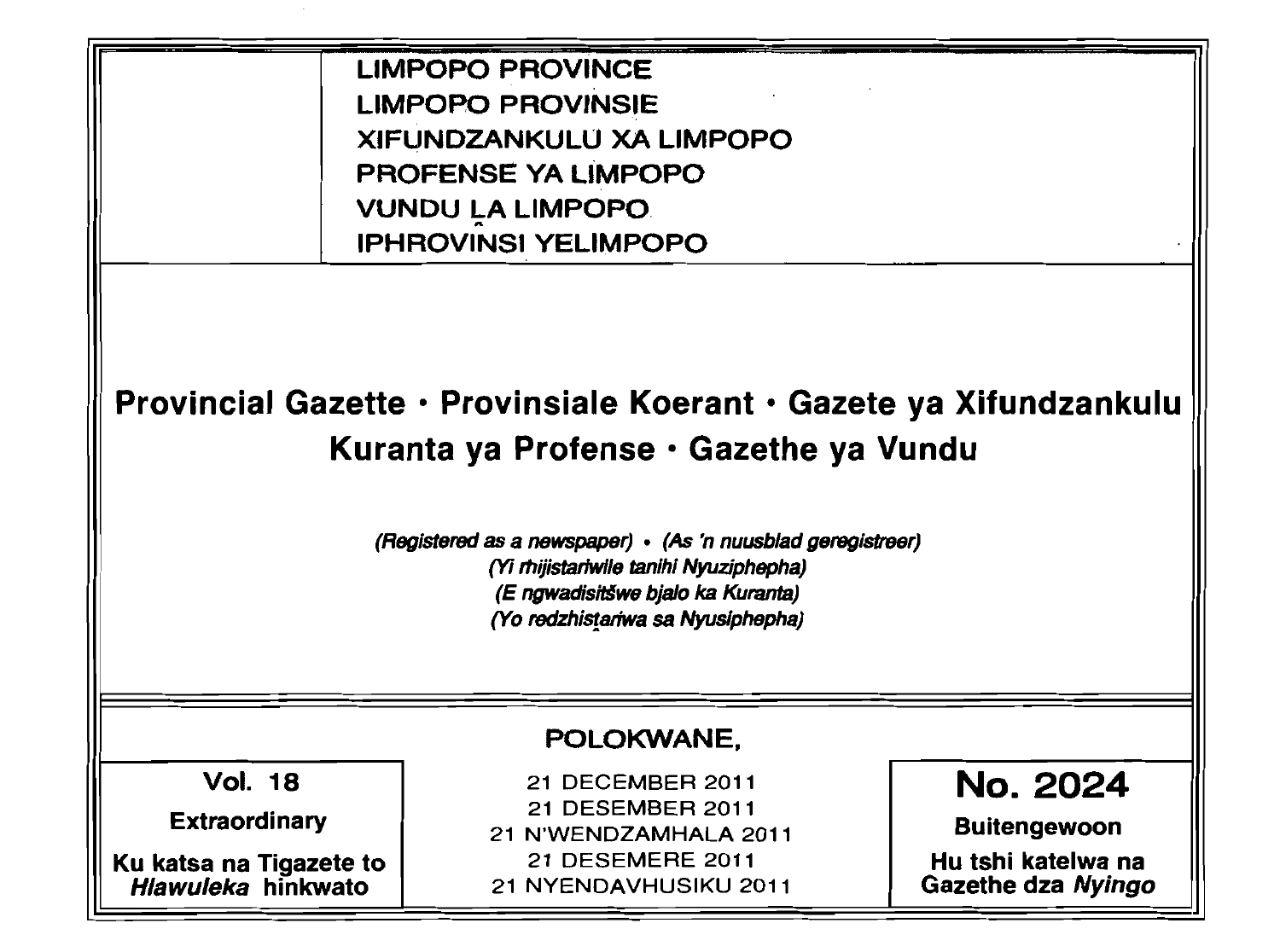## IMPORTANT NOTICE

The Government Printing Works will not be held responsible for faxed documents not received due to errors on the fax machine or faxes received which are unclear or incomplete. Please be advised that an "OK" slip, received from a fax machine, will not be accepted as proof that documents were received by the GPW for printing. If documents are faxed to the GPW it will be the sender's responsibility to phone and confirm that the documents were received in good order.

Furthermore the Government Printing Works will also not be held responsible for cancellations and amendments which have not been done on original documents received from clients.

## CONTENTS • INHOUD

| No. |                               | Page<br>No. | Gazette<br>No. |
|-----|-------------------------------|-------------|----------------|
|     | <b>LOCAL AUTHORITY NOTICE</b> |             |                |
| 351 |                               |             | 2024           |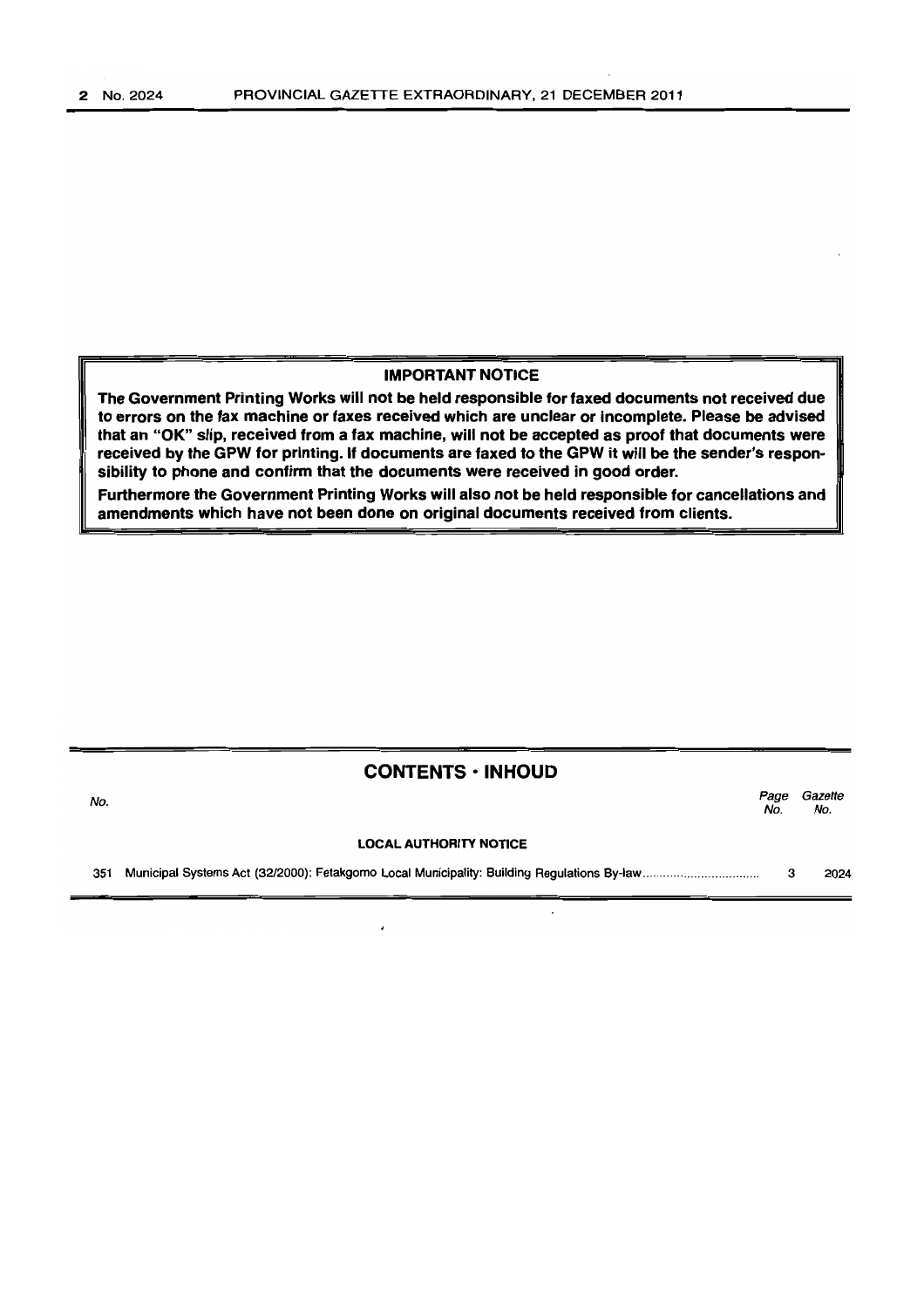# LOCAL AUTHORITY NOTICE

#### LOCAL AUTHORITY NOTICE 351

#### BUILDING REGULATIONS By-LAw

2. Building Regulations By-Law (Supplementary to the National Building Regulations and Building **Standards Act)** 

The Municipal Manager of Fetakgomo Local Municipality hereby. in terms of section 13(a) in conjunction with section 75 (1) of the Municipal Systems Act, 2000 (Act No. 32 of 2000), publishes the Building Regulations By-Law (Supplementary to the National Building Regulations and Building Standards Act, 1977 [Act No. 103 of 1977] and Regulations made under the Act and Approved by the Minister of Trade and Industry in terms of Section 29 (2) and 29(8)(a) of the Act) for the Fetakgomo Local Municipality, as approved by the Council and set out hereunder.

PART A

#### **DEFINITIONS**

1. Definitions

**PART B** 

## SCOPE OF BY-LAW

2. Scope of By-Law

**PART C** 

#### STREETS AND PAVEMENTS

- 3. Catheads, cranes and platforms
- 4. Slab footways and pavements
- 5. Plants on street verges
- 6. Street gutter bridges

#### BUILDINGS

- 7. Encroachments
- 8. Restriction on the erection of buildings within the one-in-fifty-year floodline
- 8.1. Building Activities that need Approval from the Municipality
- 8.2. Construction of Unapproved Building Plans
- 8.3. Exemptions from Requiring Building Approval
- 8.4. Building Approval Requirements
- 8.5. Certificate of Occupancy
- 8.6. Penalties for Construction of Unapproved Building Plans
- 8.7. Penalties for Altering of Existing Structure Before Approval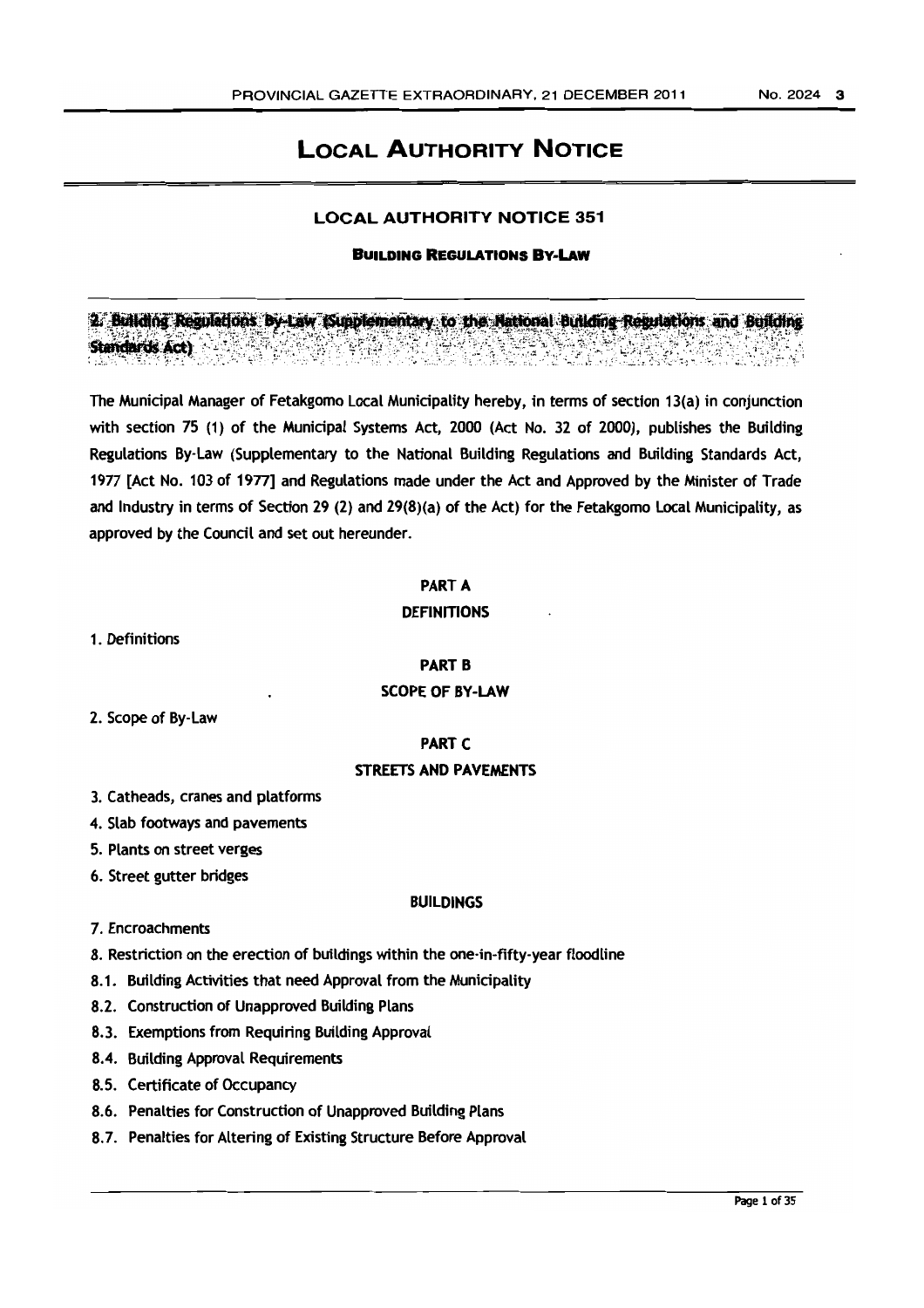- 8.8. Construction of Shacks on Proclaimed Areas and Procedure Relating to the Termination of Unauthorised Informal Settlement
- 8.9. Disposal of Building Material and Personal Property
- 9. Relay of stormwater from high-lying erven to lower-lying erven
- 10. Enclosures
- 11. Roofs

## **PART D**

### SEWERAGE

#### GENERAL PROVISIONS

- 12. Connection to sewer
- 13. Disconnection of drainage installations and conservancy and septic tanks
- 14. Drainage work that does not meet the requirements
- 15. Maintenance
- 16. Drain and sewer blockages
- 17. Interference with or damage to sewers and water care works
- 18. Entry onto premises
- 19. Manholes on municipal property
- 20. Mechanical food-waste and other disposal units

PREVENTION OF WATER POLLUTION

- 21. Sewage and other pollutants not to enter stormwater drains
- 22. Stormwater not to enter sewers
- 23. Discharge from fountains, boreholes, wells, reservoirs and swimming pools
- 24. Permission to discharge industrial effluent
- 25. Control of industrial effluent
- 26. Metering and assessment of the volume and composition of industrial effluent
- 27. Prohibited discharges

## **PARTE**

#### WATER

- 28. Connection from main
- 29. Valves in communication pipes
- 30. Additions to fire extinguishing system
- 31. Extension of fire extinguishing system to other premises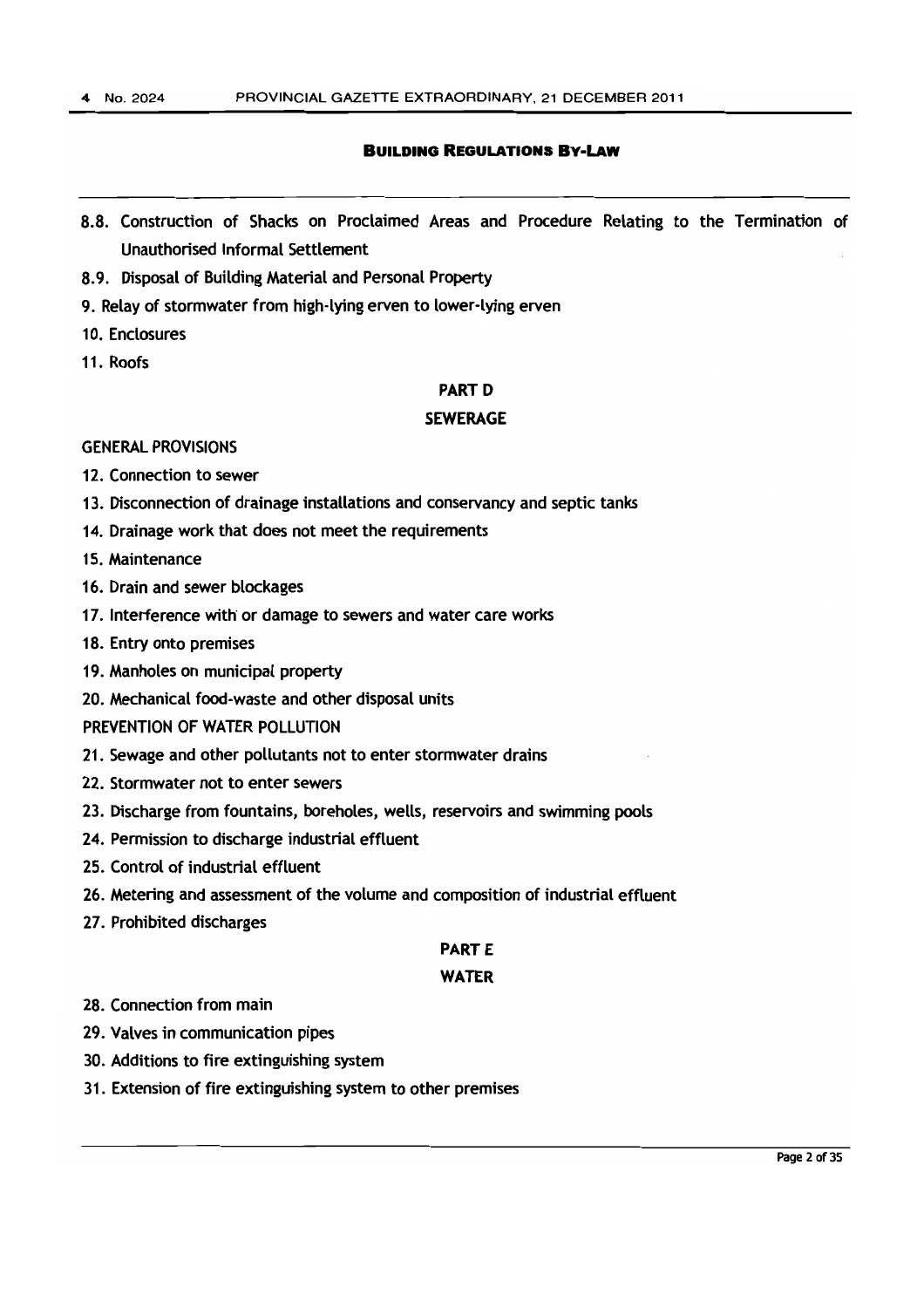- 32. Inspection and approval of fire extinguishing services
- 33. Connections to be to the satisfaction of the Municipality
- 34. Installation of reflux valves
- 35. Sprinkler systems
- 36. Header tanks and duplicate supply from main

**PART F** 

## **NOTICES**

37. Notices

## PART<sub>G</sub>

## OFFENCES AND PENALTIES

38. Offences and penalties

## SCHEDULE I

CONDITIONS WITH WHICH ENCLOSURES MUST COMPLY

## SCHEDULE II

LIMITS OF CONCENTRATION OF CERTAIN SUBSTANCES

## PART A

## **DEFINITIONS**

1. Definitions

In this By-Law all words and phrases, except the words and phrases defined in this By-Law, have the same meaning as in the National Building Regulations and Building Standards Act, 1977 (Act 103 of 1977), the National Building Regulations made under the Act and the user's code of practice for the application of the National Building Regulations, namely SANS 10400/SABS 0400:1990, and, unless the context indicates otherwise -

"Adequate" means adequate in the opinion of the Municipality, regard being had in all cases to all the circumstances of a particular case and to the accepted principles of drainage installation and, in the case of any appliance, fitting or other object, to the purpose such appliance, fitting or object is intended to serve;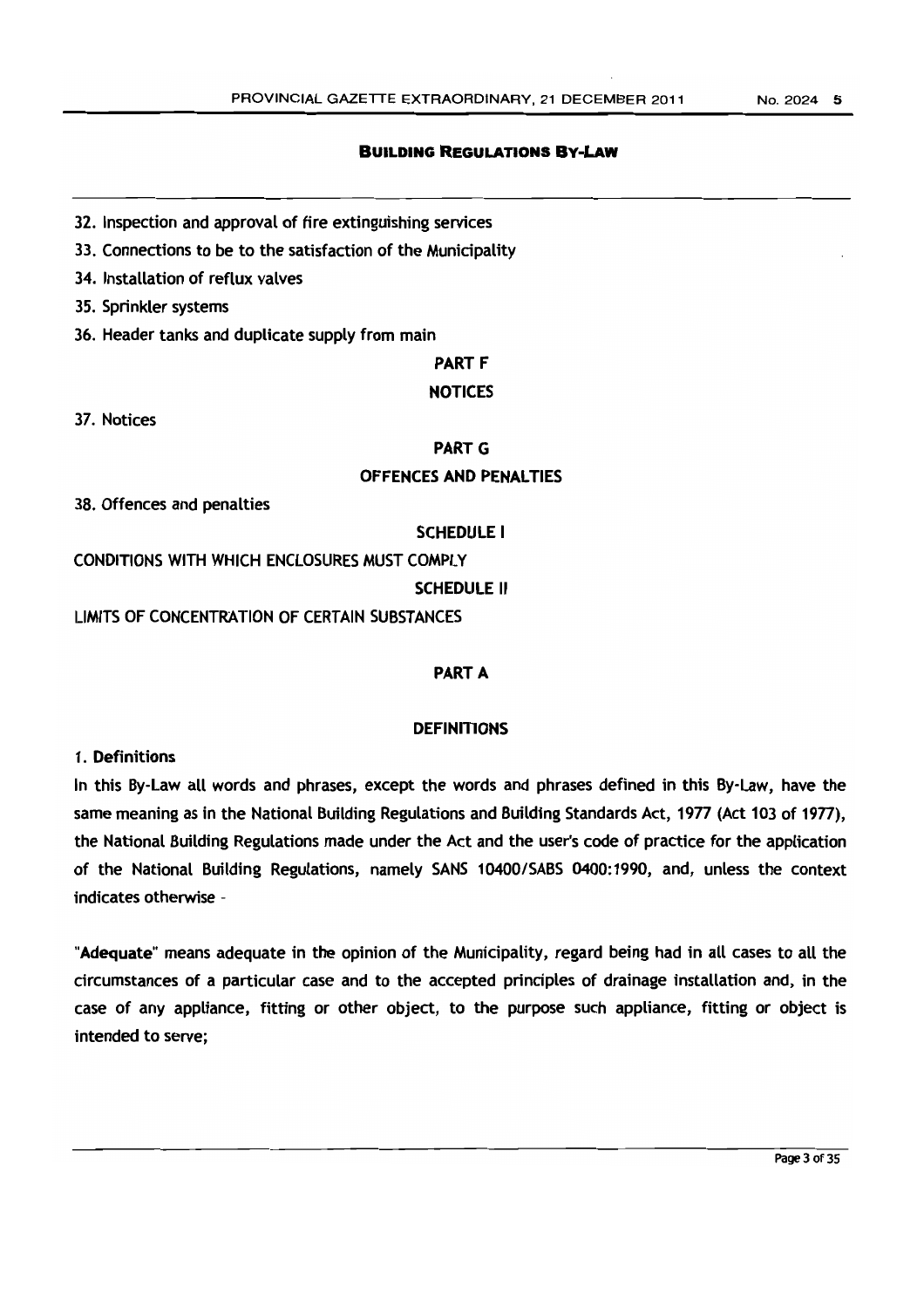"Antisiphonage Pipe" means a pipe or portion of a pipe provided to protect, by ventilation, a water seal or trap against unsealing through siphonage or back pressure;

"Approved" means approved by the Municipality, regard being had in all cases to all the circumstances of a particular case and to the accepted principles of drainage installation and, in the case of any appliance, fitting or other object, to the purpose such appliance, fitting or object is intended to serve;

"Cleaning Eye" means an access opening to the interior of a discharge pipe or trap which is provided for the purpose of internal draining and which remains permanently accessible after completion of a drainage installation;

"Communication Pipe" means a pipe leading from a main to the premises of a consumer as far as that street boundary of the premises which is situated nearest to the main or, where a meter is installed inside the premises, as far as the inlet of the meter;

"Connecting Sewer" means that part of a sewerage system which is vested in the Municipality and by means of which a drain is connected to the Municipality's sewer;

"Connection" means the point at which a drain is connected to a connecting sewer;

"Conservancy Tank" means a tank which is used for the retention or temporary retention of the discharge from a drainage installation and which is emptied at intervals;

"Consumer" means -

(a) the owner or occupier of any premises to which the Municipality has been contracted to supply water;

(b) a person who has entered into a contract with the Municipality for the supply of water; or

(c) a person who lawfully obtains water from the Municipality;

"Drain" means that portion of a drainage installation on any premises, other than a soil-water pipe, waste-water pipe, ventilation pipe or anti-siphonage pipe, which is vested in the owner of the premises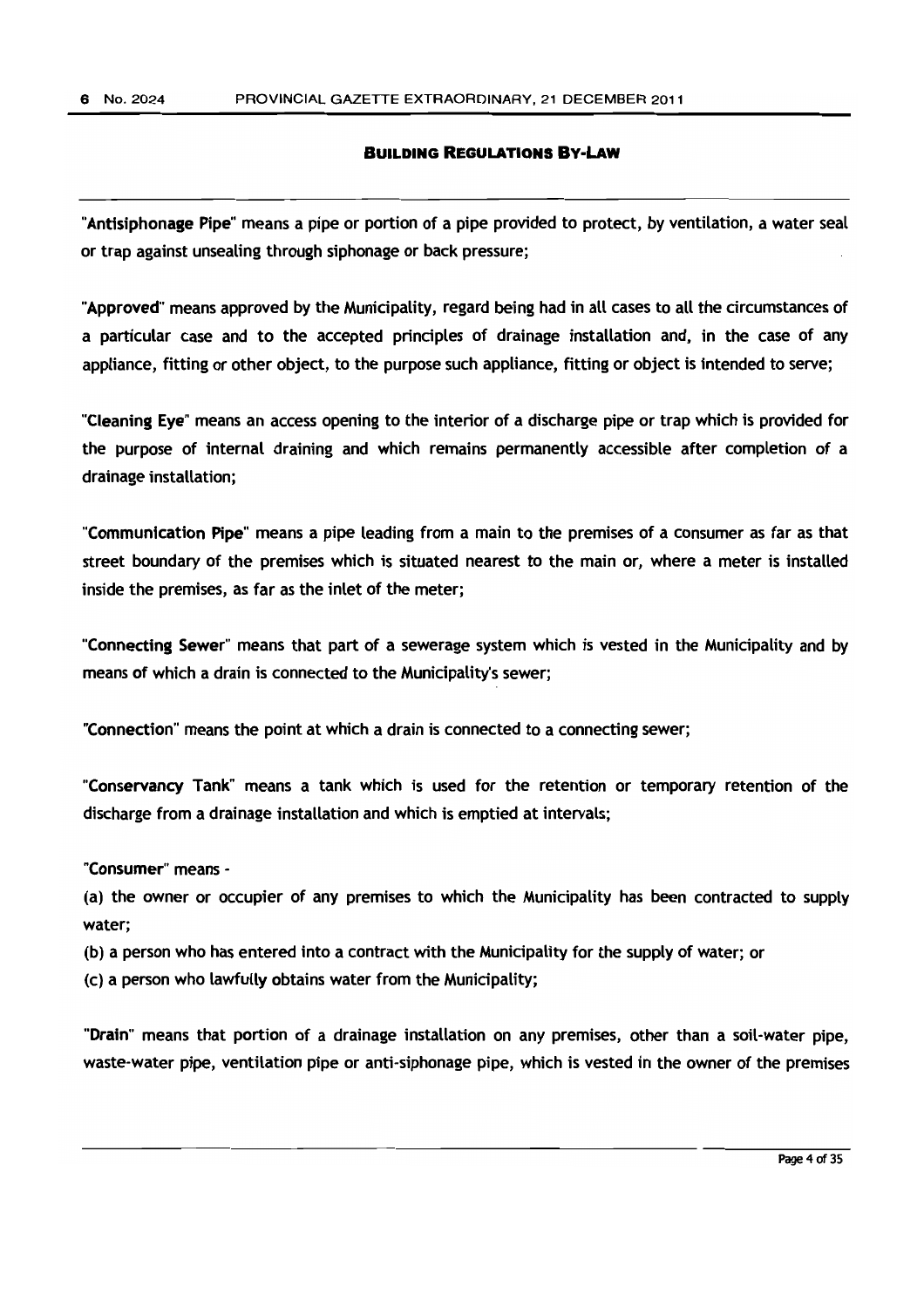and which has been laid in the ground and is used or intended to be used for conveying sewage to a connecting sewer, a common drain, a conservancy tank or a septic tank situated on the premises;

"Drainage Installation" means an installation vested in the owner of premises and includes a drain, soilwater pipe, stack, waste-water pipe, ventilation pipe, anti-siphonage pipe, soil-water fitting, wastewater fitting, mechanical appliance or any other appliance or fitting or combination thereof for collecting and conveying sewage;

"Drainage Work" means the construction or reconstruction of a drainage installation or the alteration of or addition to a drainage installation, or any work done in connection with a drainage installation, but does not include any work undertaken solely for repair or maintenance purposes;

"Industrial Effluent" means any liquid, whether or not containing matter in solution or suspension, which is emitted in the course of or as a result of any trade or industrial operation, including a mining operation, and includes any liquid besides soil water or waste water or stormwater;

"Main" means a pipe, aqueduct or other work which is under the exclusive control of the Municipality and which is used by the Municipality for the purpose of conveying water to consumers, but does not include a communication pipe;

"Municipality" means the Municipality established by General Notice 6770 in Provincial Gazette Extraordinary 141 of 1 October 2000 in terms of the provisions of the Local Government: Municipal Structures Act, 1998 (Act 117 of 1998), the Municipality's Mayoral Committee acting under the powers delegated to it in terms of the provisions of section 58 of the Local Government (Administration and Elections) Ordinance, 1960 (Ordinance 40 of 1960), or any officer to whom the Mayoral Committee has delegated, in terms of the provisions of section 58(3) of that Ordinance, any function, duty or power vested in the Municipality in respect of this By-Law;

"Owner" means -

(a) the person who receives the rent or profits of land or property from a tenant or occupier of the land or property, or who would receive the rent or profits if the land or property were leased, whether for his or her own account or as an agent for a person entitled to the rent or profit;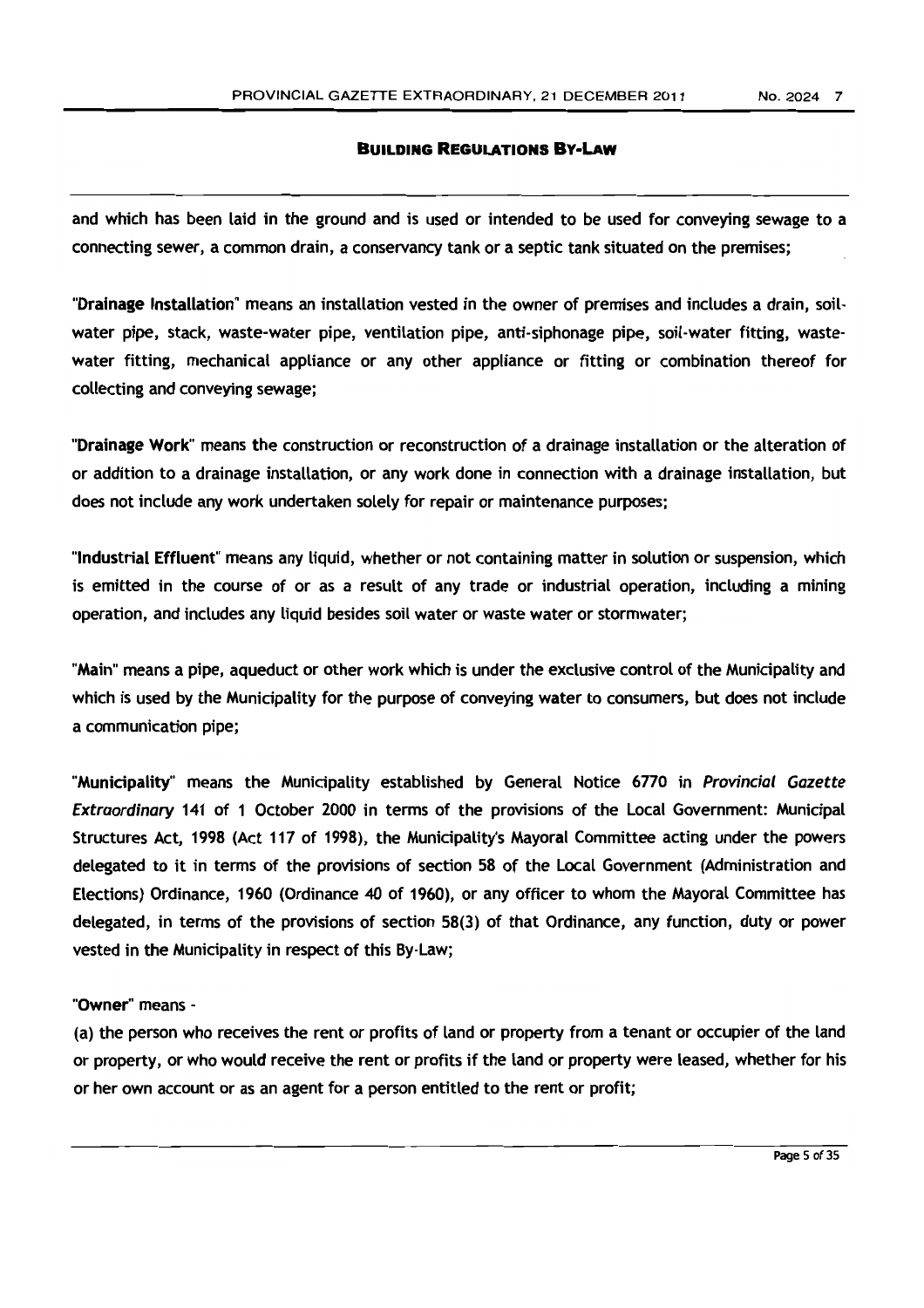(b) where the person in whom the legal title to premises is vested is insolvent or dead, or is under any form of legal disability whatsoever, the person in whom the administration and control of the premises is vested as curator, trustee, executor, administrator, judicial manager, liquidator or other legal representative; and

(c) in relation to -

(i) a piece of land delineated on a sectional plan registered in terms of the Sectional Titles Act, 1986 (Act 95 of 1986), the developer or the body corporate in respect of the common property; or

(ii) a section as defined in the Sectional Titles Act, 1986, the person in whose name the section is registered under a sectional title deed, and includes the lawfully appointed agent of such person;

#### "Piece **of** Land" means -

(a) a piece of land registered in a deeds registry as an erf, stand, lot, plot or other area or as a portion or a subdivision portion of such erf, stand, lot, plot or other area; or (b) a defined portion, not intended as a public place, of a piece of land which is held under surface right permit or under mining title or which, being proclaimed land not held under mining title, is used for residential purposes or for purposes not incidental to mining operations;

"Premises" means a piece of land, the external surface boundaries of which are delineated on - (a) a general plan or diagram registered in terms of the Land Survey Act, 1997 (Act 8 of 1997), or in terms of the Deeds Registries Act, 1937 (Act 47 of 1937); or

(b) a sectional plan registered in terms of the Sectional Titles Act, 1986;

"Purified Sewage Effluent" means water discharged from a water care works after purification of the water, either into a watercourse or for purposes of re-use;

"Sanitary Fitting" or "Sanitary Appliance" means a soil-water fitting or waste-water fitting;

"Septic Tank" means a tank designed to receive sewage and to effect the adequate decomposition of organic matter in the sewage by bacterial action;

"Sewage" means soil water, waste water or industrial effluent, whether separately or together;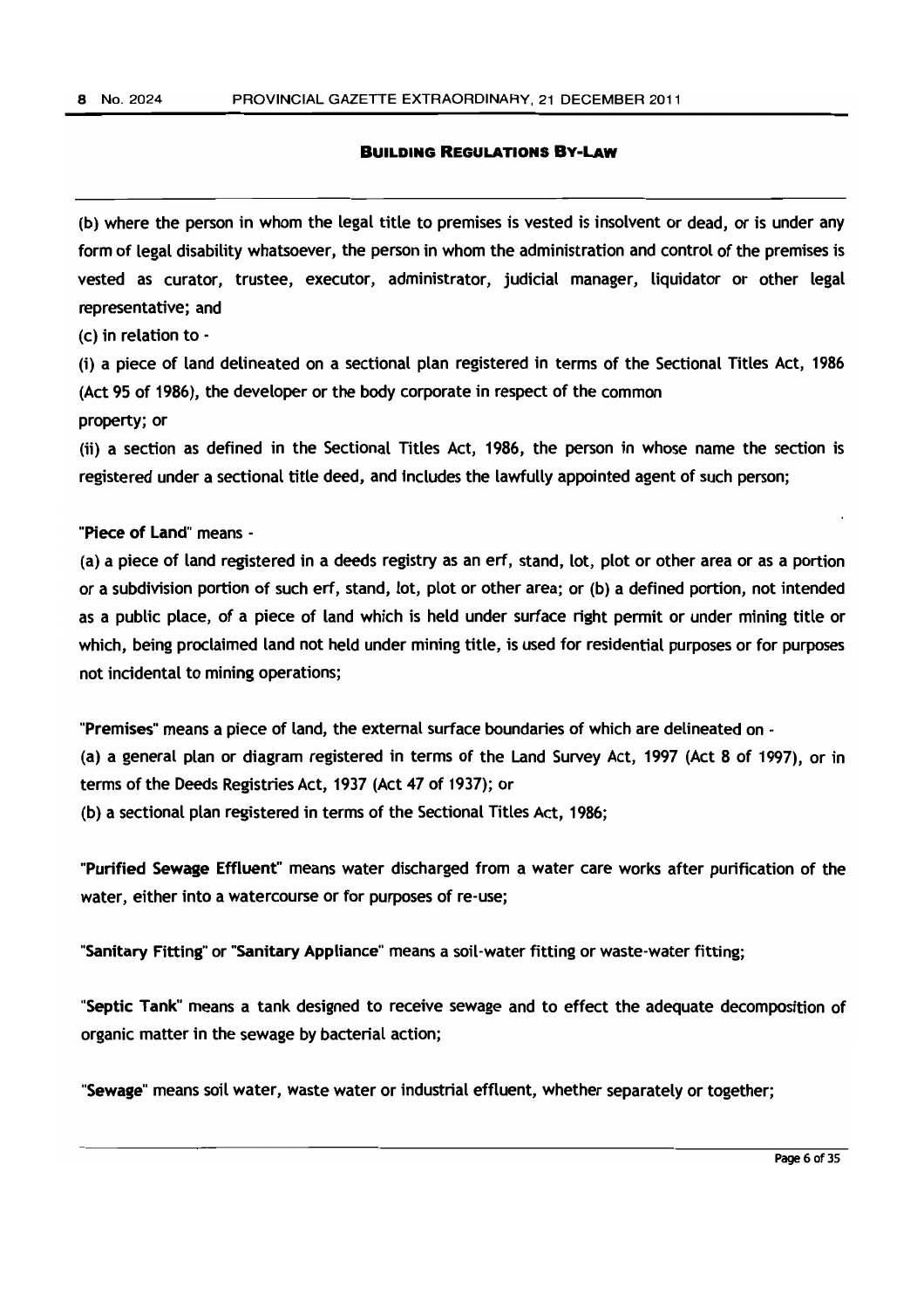"Sewer" means a pipe with fittings which is vested in the Municipality and is used or designed or intended to be used for or in connection with the conveyance of sewage;

"Soil Water" means a liquid containing human or animal excreta;

"Soil-water Fitting" means a fitting that is used to receive and discharge soil water;

"Soil-water Pipe" means a pipe, other than a drain, that is used to convey soil water with or without waste water;

"Stack" means the main vertical component of a drainage instaLLation or any part thereof other than a ventilation pipe;

"Stormwater" means a liquid resulting from natural precipitation or accumulation, and includes rainwater, spring water and groundwater;

"Tariff" means the tariff of charges for the Municipality's sewerage services, as determined by the Council of the Municipality from time to time, acting under the powers delegated to the Council in terms of section 80B of the Local Government Ordinance (Ordinance 17 of 1939);

"Trap" means a pipe fitting or a portion of a sanitary appliance that is designed to retain a water seal in position;

"Ventilation Pipe" means a pipe or portion of a pipe which leads to the open air at its highest point and which does not convey any liquid, but which is used to ventilate a drainage installation in order to prevent the destruction of water seals;

"Waste Water" means used water that has not been polluted by soil water or industrial effluent, but does not include stormwater;

"Waste-water Fitting" means a fitting that is used to receive and discharge waste water;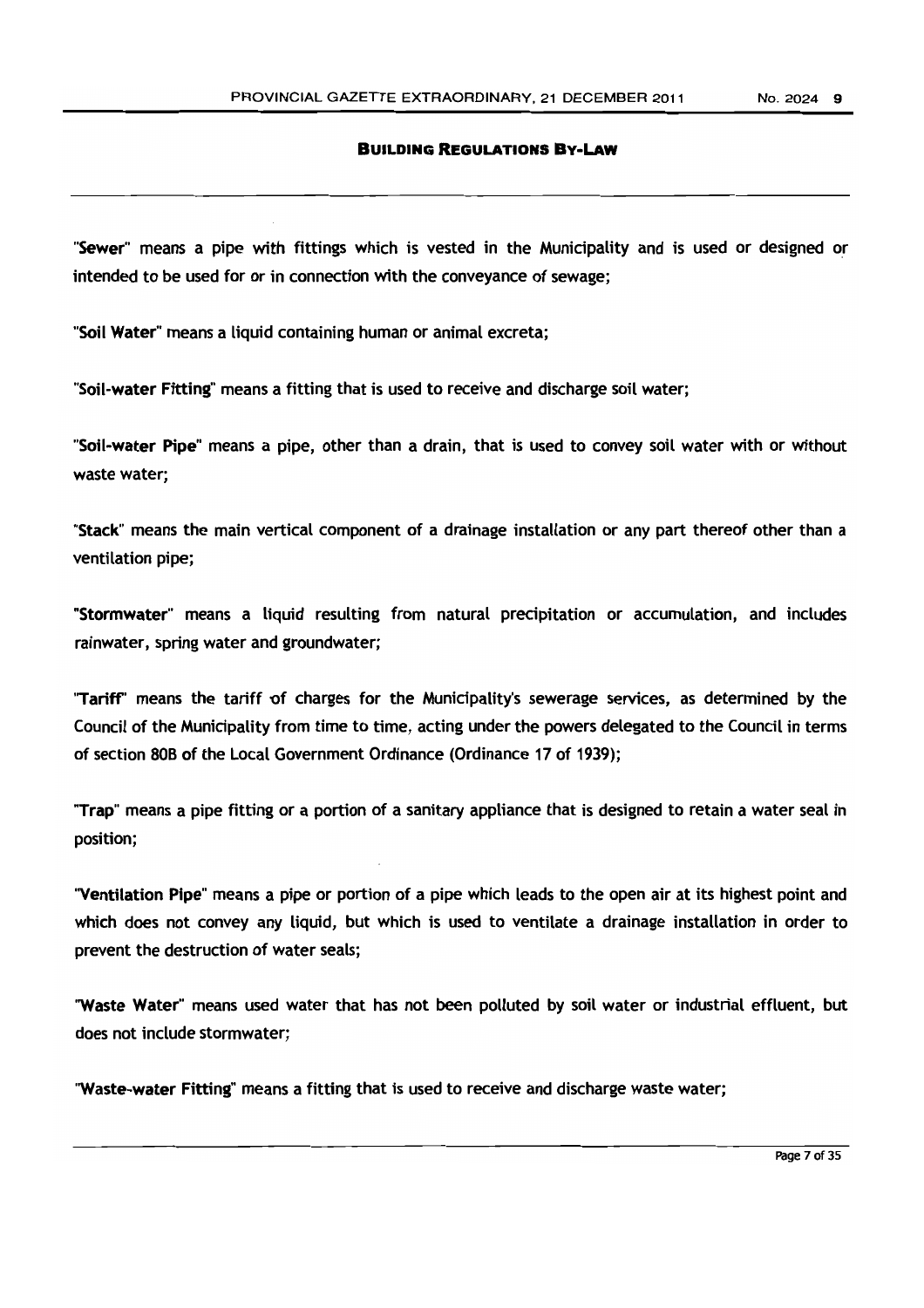"Waste-water Pipe" means a pipe, other than a drain, that is used to convey waste water only;

"Water Care Works" means a water works for the purification, treatment or disposal of effluent; and

"Water Seal" means the water in a trap which serves as a barrier against the flow of foul air or gas.

#### **PART B**

#### SCOPE OF BY-LAW

#### 2. Scope of by-law

(1) This By-Law is supplementary to the National Building Regulations and is applicable to every building, sewerage installation and water installation and, in relation to any sewerage installation or water installation in particular, to the operation and maintenance of such installation in any new building or existing building, with or without any alteration of or addition to the existing installation, whether or not such alteration or addition is required by the Municipality in terms of the National Building Regulations or this By-Law.

(2) Any building, sewerage installation or water instaLLation may at any time after its completion and commissioning be subject to such inspection, approval, tests and control as the Municipality may deem fit or require.

### **PART C**

## STREETS AND PAVEMENTS

#### 3. Catheads, cranes and platforms

A cathead, lifting crane, platform or other similar device may not overhang any street or sidewalk without the special consent of the Municipality.

## 4. Slab footways and pavements

(1) The owner or occupier of a piece of land adjoining a street may lay or construct a slab footway or pavement on that portion of the verge of the street which is intended for excusive use as a street sidewalk.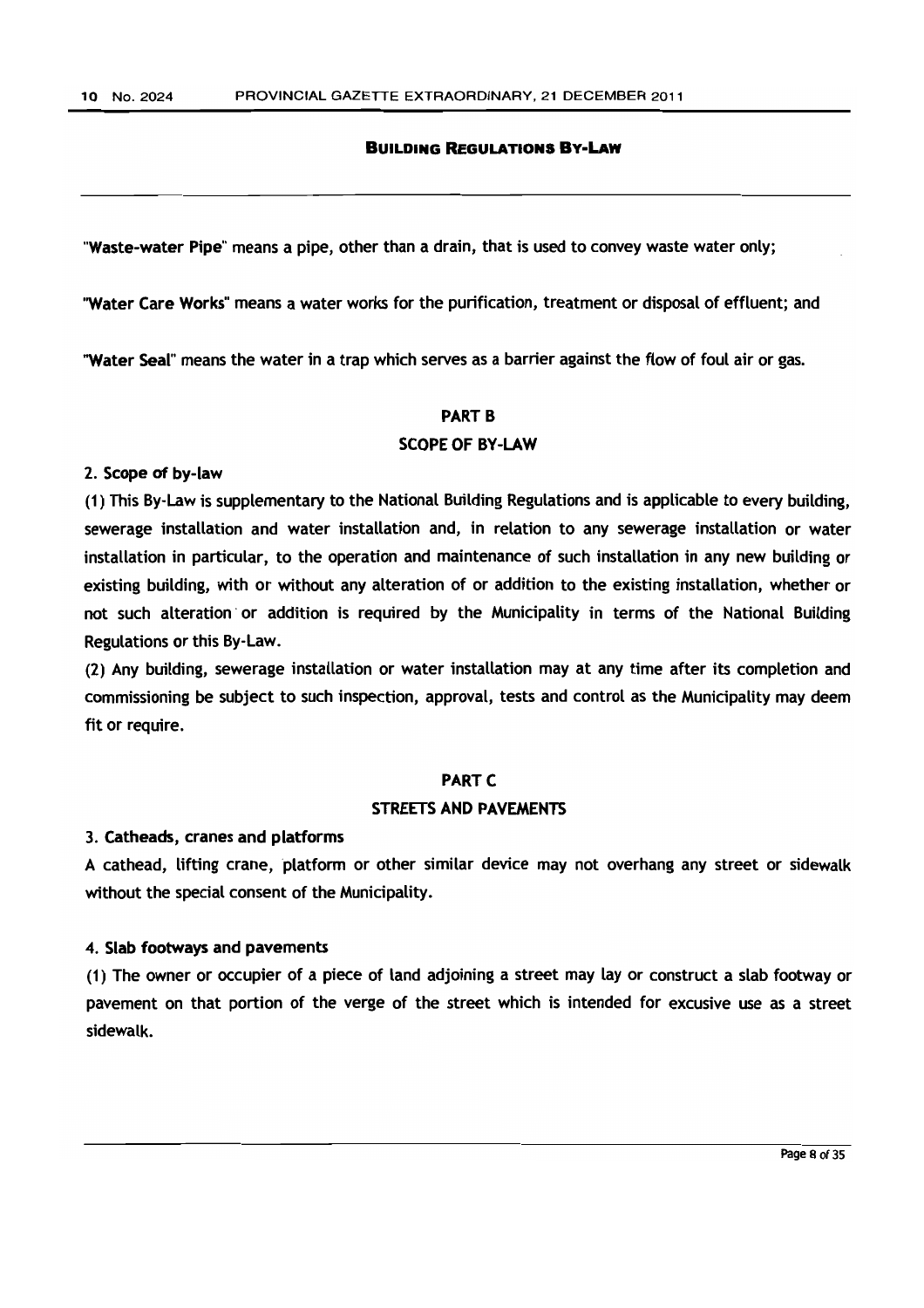(2) The paving or slabs for a slab footway or pavement referred to in subsection (1) must be laid to the grade, line and crossfall determined by the Municipality and must meet the following further requirements:

(a) For ordinary paving or slabs the minimum crossfall is 1:100 and the maximum crossfall is 1:25.

(b) Non-skid paving or non-skid slabs of a type to be approved by the Municipality must be used when the crossfall is between 1: 25 and 1: 15, provided that the crossfall does not exceed 1: 15.

(c) Longitudinal grades may not be steeper than 1 :25 for ordinary paving or ordinary slabs, and non-skid paving or non-skid slabs must be used for longitudinal grades of between 1 :25 and 1: 15, provided that the longitudinal grade does not exceed 1: 15.

(3) If, in respect of a slab footway or pavement referred to in subsection (1), a vehicular opening is formed in a kerb or an intersecting footway or pavement, the opening must be paved or slabbed.

(4) The Municipality may impose such conditions as it deems necessary in respect of a slab footway or pavement referred to in subsection (1), with due regard to public safety, the preservation of municipal property and all other relevant circumstances.

#### 5. Plants on street verges

(1) The owner or occupier of a piece of land adjoining a street may grade and plant with grass the area lying between such piece of land and that part of the street that is intended, laid out or made up for the use of vehicular traffic.

(2) The owner or occupier of a piece of land adjoining a street may plant flowers or small shrubs a strip of land not exceeding 1 m in width immediately adjoining the piece of land.

(3) The Municipality may, due regard being had to public safety, the preservation of municipal property and all other relevant circumstances, impose such conditions as it deems necessary in respect of the planting of grass, flowers and small shrubs as contemplated in subsections (1) and (2).

## 6. Street gutter bridges

No person may without the express permission of the Municipality bridge over or enclose any gutter or stormwater drain that is under the control of the Municipality.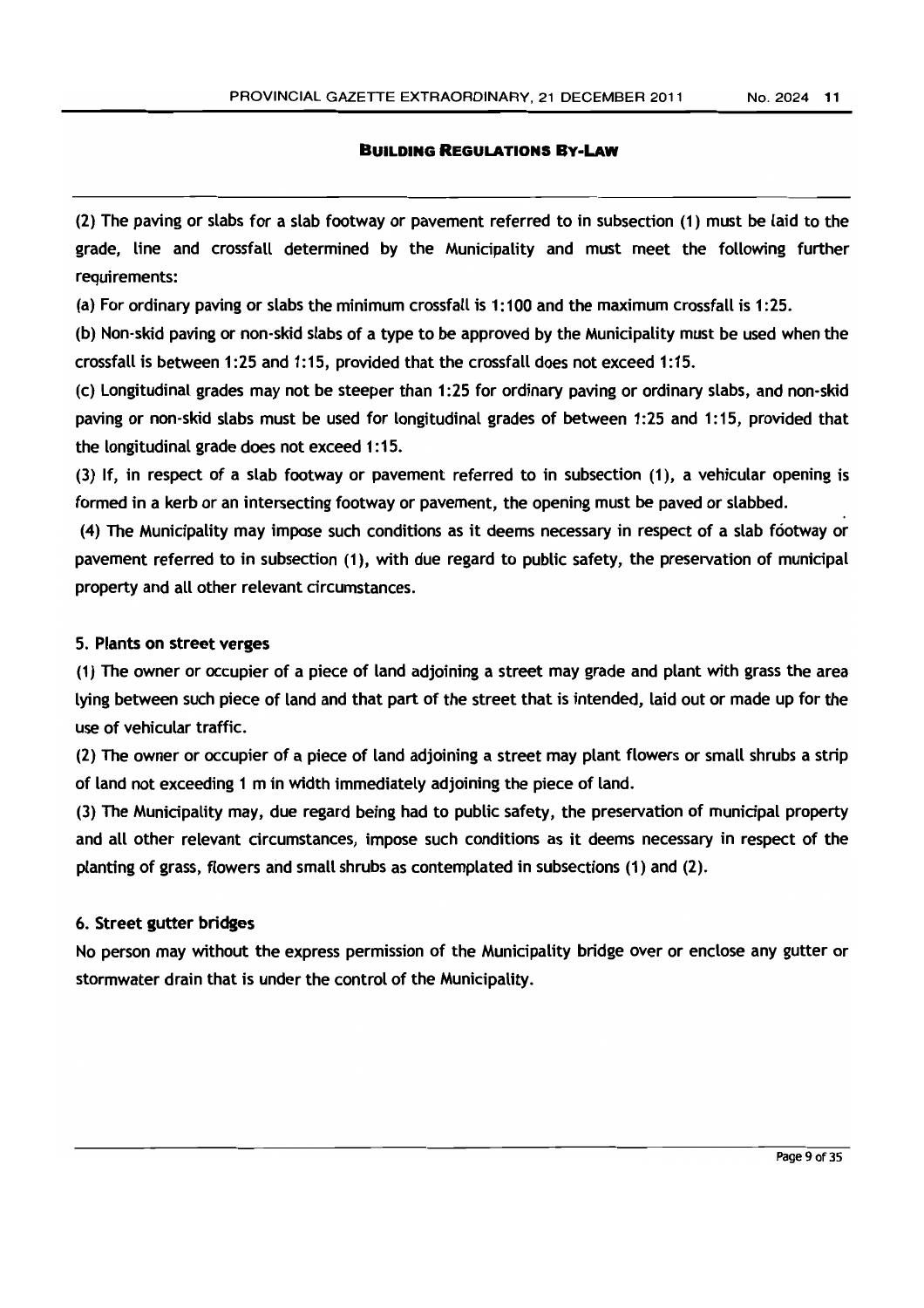#### BUILDINGS

#### 7. Encroachments

With the consent of the Municipality -

(a) a cantilevered overhanging roof may be erected over a street boundary or building line, at a height of at least 2,75 m above the finished ground level, measured from the finished ground level to the lowest point of the overhanging roof;

(b) foundations that are at least 0,75 m under the ground Level may exceed a street boundary or building line by a maximum of 0,5 m; (c) a sunshade or overhead lamp may exceed a street boundary or buiLding line, provided that there is a head clearance of at least 2,1 m, measured from the finished ground level to the lowest point of such sunshade or overhead lamp; and

(d) a projection from any eaves may exceed a street boundary or building line.

## 8. Restriction on the erection of buildings within the one-in-fifty-year flood-line

(1) No building may without the express permission of the Municipality be erected so that the building is, at its nearest point to a natural watercourse, nearer to the centre of the natural watercourse than to a line indicating the maximum level likely to be reached every fifty years on average by flood water in the watercourse.

 $(2)$  For the purpose of subsection  $(1)$  the Municipality is the sole judge as to the position of the line and of the centre of the natural watercourse.

(3) For the purpose of this section, a natural watercourse means a topographic land depression that collects and conveys surface stormwater in a definite direction, and includes any clearly defined natural channel that conveys water in a definite course along a bed between visible banks, whether or not the channel's conformation has been changed by artifidal means and whether or not the channel is dry during any period of the year, and such channel includes any river, spruit or stream.

#### 8.1. Building Activities that need Approval from the Municipality

Generally building activity that need approval of the Municipality includes the following: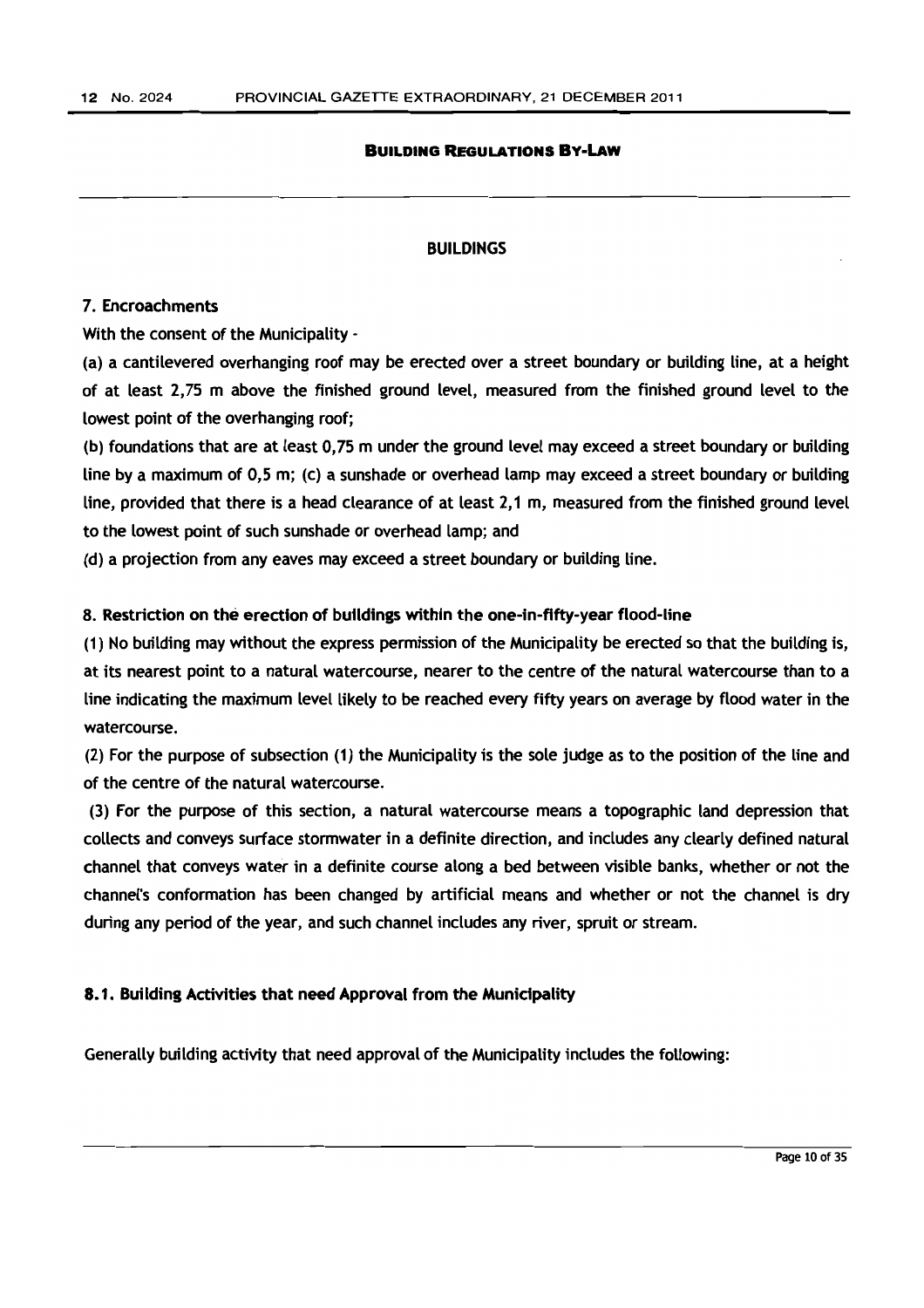- constructing a new building or other structures such as sheds, towers, temporary structures
- extending existing buildings
- undertaking alterations to an existing building including structural alterations, altering internal walls and partitions
- installing new or altering eXisting services such as electrical or hydraulic works
- demolishing or removing buildings, engineering works or services
- installing signs, antennas, some fences

## 8.2. Construction of Unapproved Building Plans

Any proposed use or development on the erf requires the approval of the Municipality. This includes any construction or demolition of a building, carrying out of any internal alterations to a existing building, or the carrying out of works on the erf.

The Municipality is responsible for the following in accordance to the Building Regulations By-Law:

- Responsible for processing and approving building plans presented by individuals, the private sector, associations and Government Agencies
- Inspect building constructions from time to time and declare the building fit for occupations upon its completion.
- Control unapproved building construction/connection and prepare reports, issue notices and initiate legal action.
- Issue temporary permits for temporary building applications, work garage buiLdings, placement of construction materials, erecting tents, film shows and so on.
- Issue compounds for violations such as building stalls, temples and placement of building materials within public areas.

Applications will not be assessed until all relevant plans, elevations and supporting information is submitted and the appropriate application fee is paid

The primary responsibility of the Municipality is to assess land use and development proposals against the requirements of the Land Use Plan.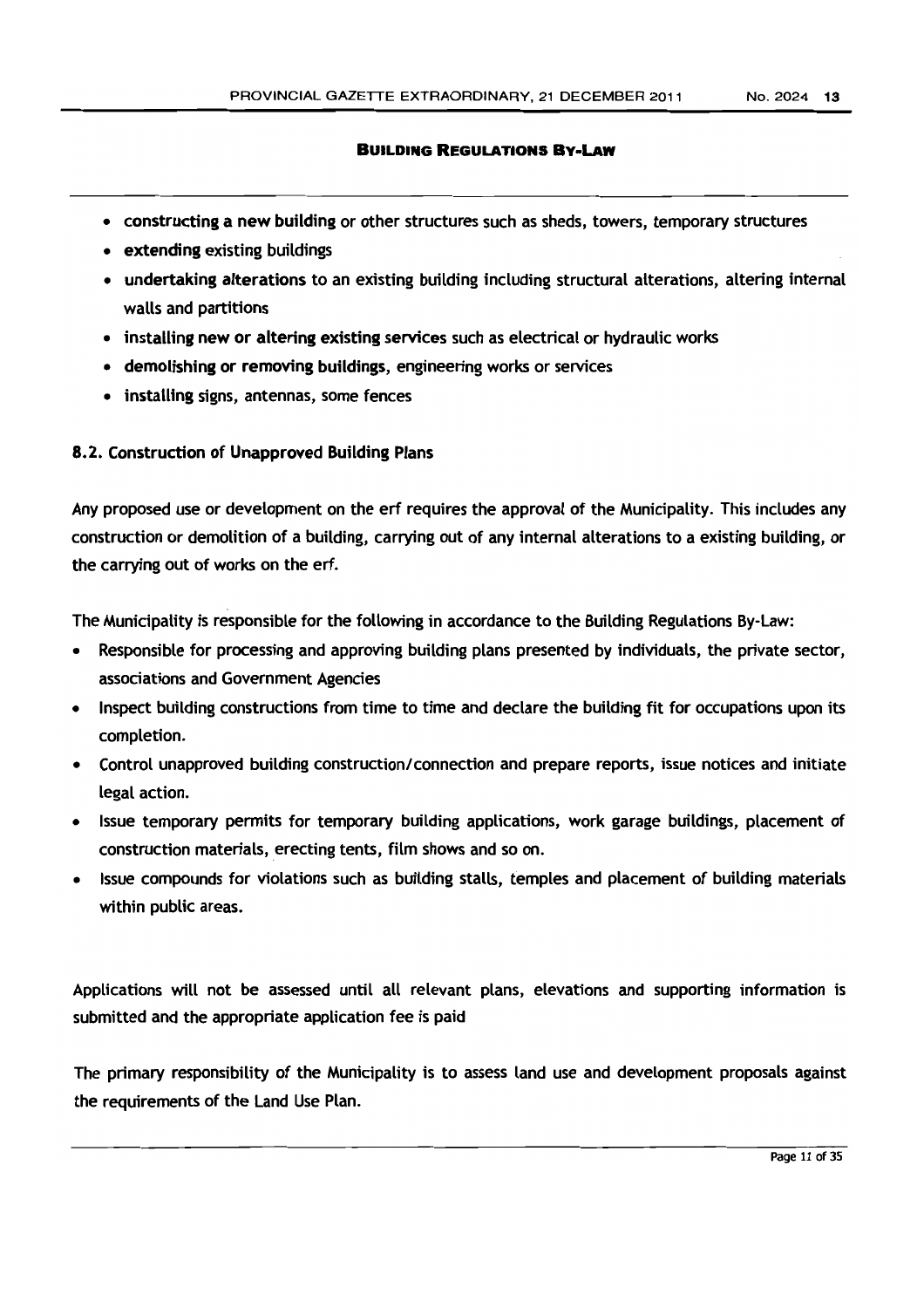Upon receipt of an application the Municipality will first check that the application submission requirements have been met. Once the Municipality is satisfied that the appropriate information has been submitted, a preliminary assessment of the application will be made to ensure that the proposal is broadly consistent with the requirements of the land Use Scheme. The application will then be referred to relevant referral authorities.

Where appropriate, the comments/requirements of referral authorities may be addressed via conditions on the planning permit issued by Municipality

Once authorities have commented upon an application the Municipality will prepare a report and recommendations on the proposal for consideration. Where appropriate this will include additional conditions that address the requirements of authorities,.

Subject to Municipality adoption of the recommendation, a planning permit and/or approval will be issued for the development.

Once the Municipality has granted planning approval, a building approval is required to be obtained from the Municipality. The Municipality is required to make an assessment of the development against the Building Regulations By-law and any other relevant legislation. Importantly the BuiLding Regulations By-Law prevents the Municipality officials from issuing any approval which is not consistent with the approved Master Plan.

#### 8.3. Exemptions From Requiring Building Approval

There are numerous minor works that may not require formal building approval but will still require a minor work order. Examples are :

- minor painting
- some minor landscaping works
- some minor repair and maintenance works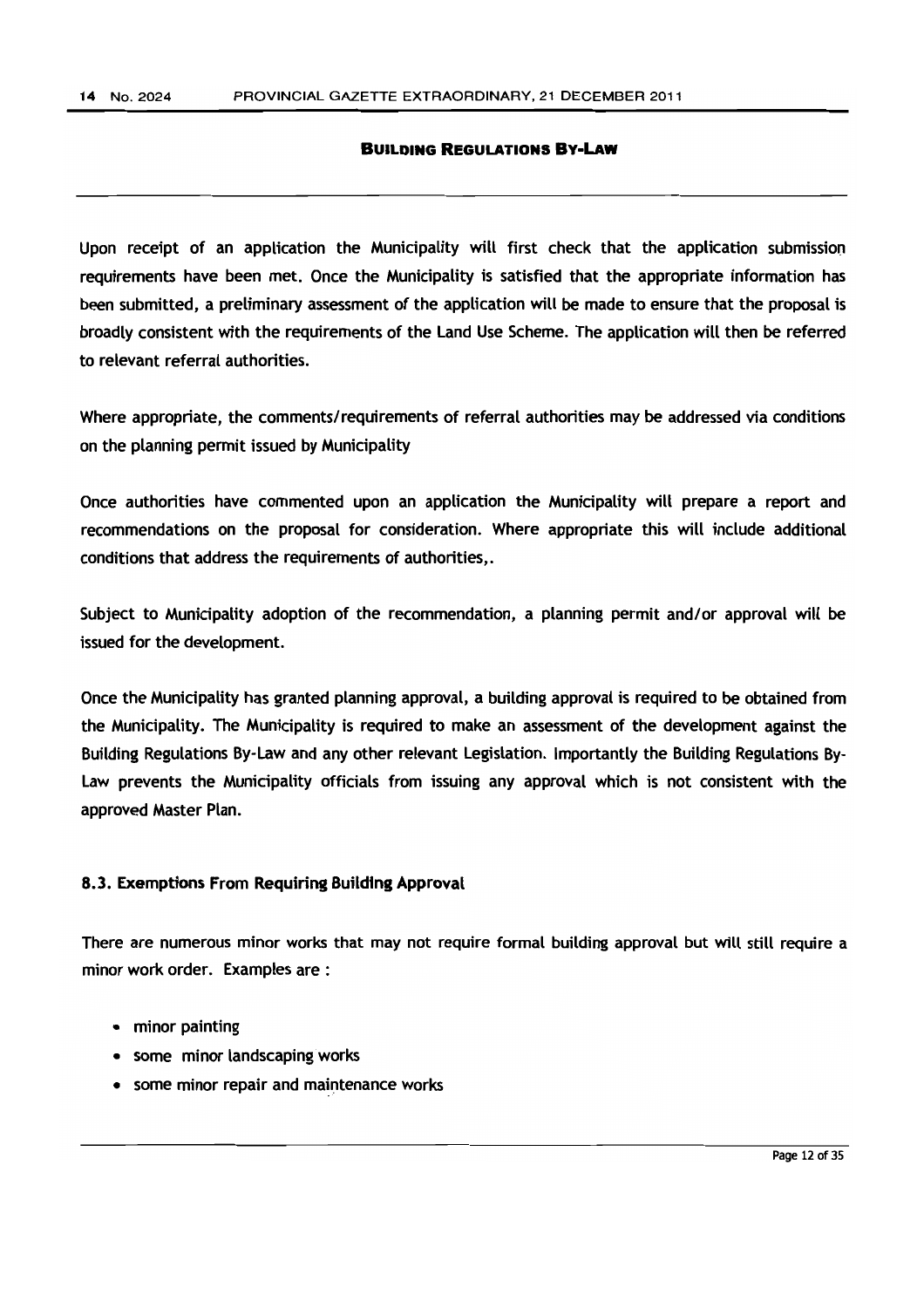• works that the Municipality deems to be minor.

Advice is to be sought from the Municipality, who will liaise with the individual as to whether the proposed works are exempt. NO works are to commence until advice, is sought.

## 8.4. Building Approval Requirements

An application for building approval is required to be lodged with the responsible Municipality official who will forward it with appropriate comment to the Manager Engineering Services. Generally this will require an application form to be completed, appropriate drawings and or details to be submitted depending on the extent of the works and payment of the application fee which is based on the cost of works. Prior to the building approval being issued, consent for the works must be issued by Municipality.

## 8.5. Certificates Of Occupancy

Before a building may be occupied or used a Certificate of Compliance for Occupancy/ Use is required to be obtained from the Municipality. This allows individual to legally occupy or use the building or works you have just completed.

## 8.6. Penalties for Construction of Unapproved Building Plans

This Building Regulations By-Law gives authority to the responsible Municipality official to issue on-thespot fines for building activity undertaken without formal building approval and for new buildings occupied or used without a Certificate of Compliance.

## Penalties for Altering of Existing Structure Before Approval

It should be noted that heavy penalties exist for non compliance with the Building Regulations By-Law.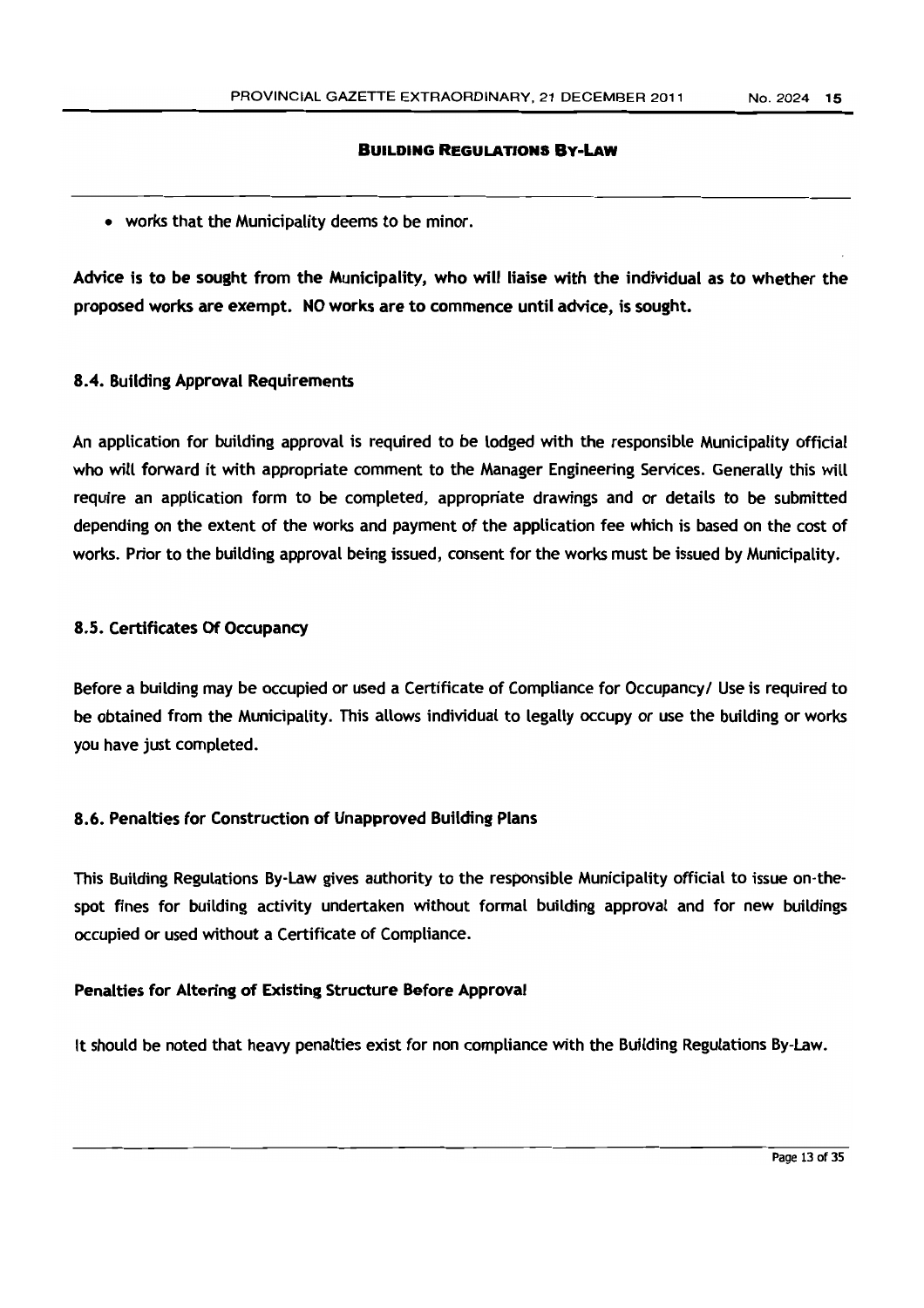This Building Regulations By-Law gives authority to the responsible Municipality official to issue on-thespot fines for building activity undertaken without formal building approval and for new buildings occupied or used without a Certificate of Compliance.

S.S. Construction of Shacks on Proclaimed Areas and Procedures relating to the termination of Unauthorised Informal Settlements

(1) As soon as a determination of the status of an unauthorized informal settlement has been made and within a reasonable period, the Manager Engineering Services must, personally or through a subordinate official designated by him or her for that purpose, visit the informal settlement and notify the residents of the status of the unauthorised informal settlement by means of a written notice hand-delivered to each shack in the informal settlement.

(2) The written notice contemplated in subsection (1) must -

(a) notify the residents of a shack in the unauthorized informal settlement that their occupation of the shack and the site or stand on which it is situated is illegal; and

(b) request the residents of the shack to vacate the shack and remove any building materials and other personal property from the unauthorised informal settlement within a period of 24 hours after receipt of the written notice.

(3) If the residents notified in terms of subsection (1) cooperate and vacate their shacks and remove their building materials and other personal property from the site or stand in the unauthorised informal settlement, the Manager Engineering Services must take such steps as he or she may deem appropriate to prevent a recurrence of any incident of land invasion or illegal land occupation on that site, stand or unauthorised informaL settlement and must regularly monitor the situation to ensure the non-recurrence of such land invasion or illegal land occupation.

(4) If the residents notified in terms of subsection (1) fail to cooperate and vacate their shacks and remove their building materials and other personal property from the site or stand in the unauthorised informal settlement, the Manager Engineering Services must immediately institute the necessary legal procedures to obtain an eviction order contemplated in subsection (5).

(5) Within a period of 24 hours after the expiry of the period stipulated in the written notice contemplated in subsection (1), the Manager: Informal Settlements must Lodge an application in a competent court to obtain an eviction order contemplated in section 4, 5 or 6 of the Prevention of Illegal Eviction from and Unlawful Occupation of Land Act, 1998 (Act 19 of 1998), against any person or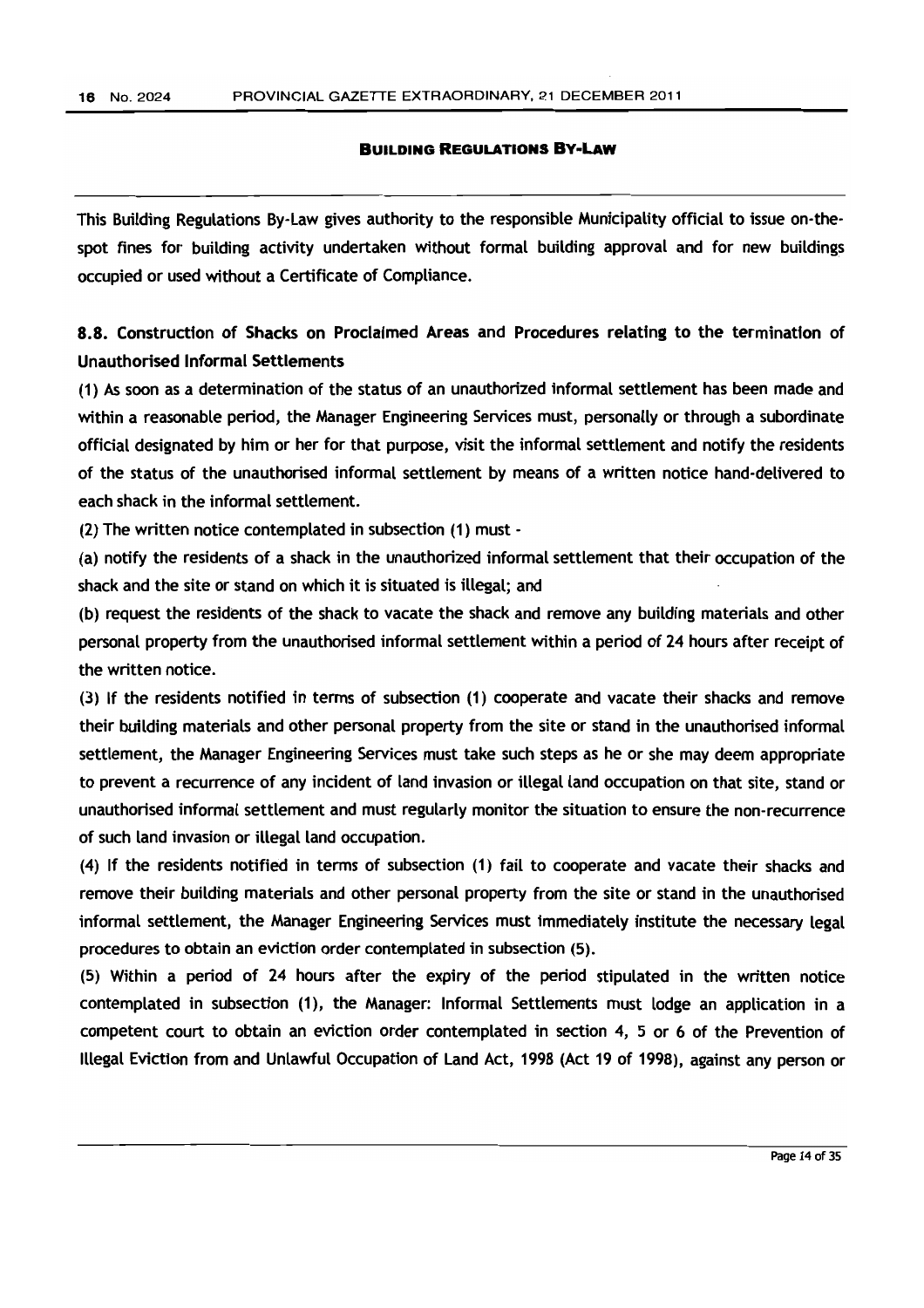persons, jointly or severally, occupying or residing in a shack or on a site or stand in the unauthorised informal settlement.

(6) The Manager Engineering Services must, within a period of 24 hours after obtaining the eviction order referred to in subsection (5), deploy the Land Invasion Reaction Unit to execute the eviction order and to terminate the unauthorised informal settlement by -

(a) evicting the residents of the unauthorised informal settlement;

(b) demolishing and removing all shacks and removing all building materials and other personal property from the unauthorised informal settlement; and

(c) disposing of the building materials and other personal property in accordance with the provisions of these bylaws.

(7) Any costs incurred by the Manager Engineering Services for the purposes of executing the provisions of this By-Law must be borne by the Municipality in accordance with its approved budget.

## 8.9. Disposal of building materials and personal property

(1) In the execution of the provisions of section  $8(8)$ , any building materials and other personal property belonging to a resident or occupier of a shack in an unauthorised informal settlement must be removed and stored in a safe place by the Manager Engineering Services.

(2) If the building materials and other personal property contemplated in subsection (1) are not claimed by their owner within a period of three months after the date of the removal and storage, the building materials and personal property must be sold to the best advantage by the Manager Engineering Services, or a person designated by him or her, who must, after deducting the amount of any charges due or any expenses incurred, deposit the net proceeds into the Municipality's Revenue Account, provided that -

(a) subject to the laws governing the administration and distribution of estates, nothing in this subsection contained may deprive the heir of any deceased person of his or her right to the balance of the proceeds of the property; and

(b) any building materials or other personal property which is, in the opinion of the Manager: Informal Settlements, valueless and unable to realise any meaningful amount may be destroyed, abandoned, dumped or otherwise disposed of by the Manager Engineering Services.

(3) The Manager Engineering Services must compile and maintain a register in which is recorded and appears -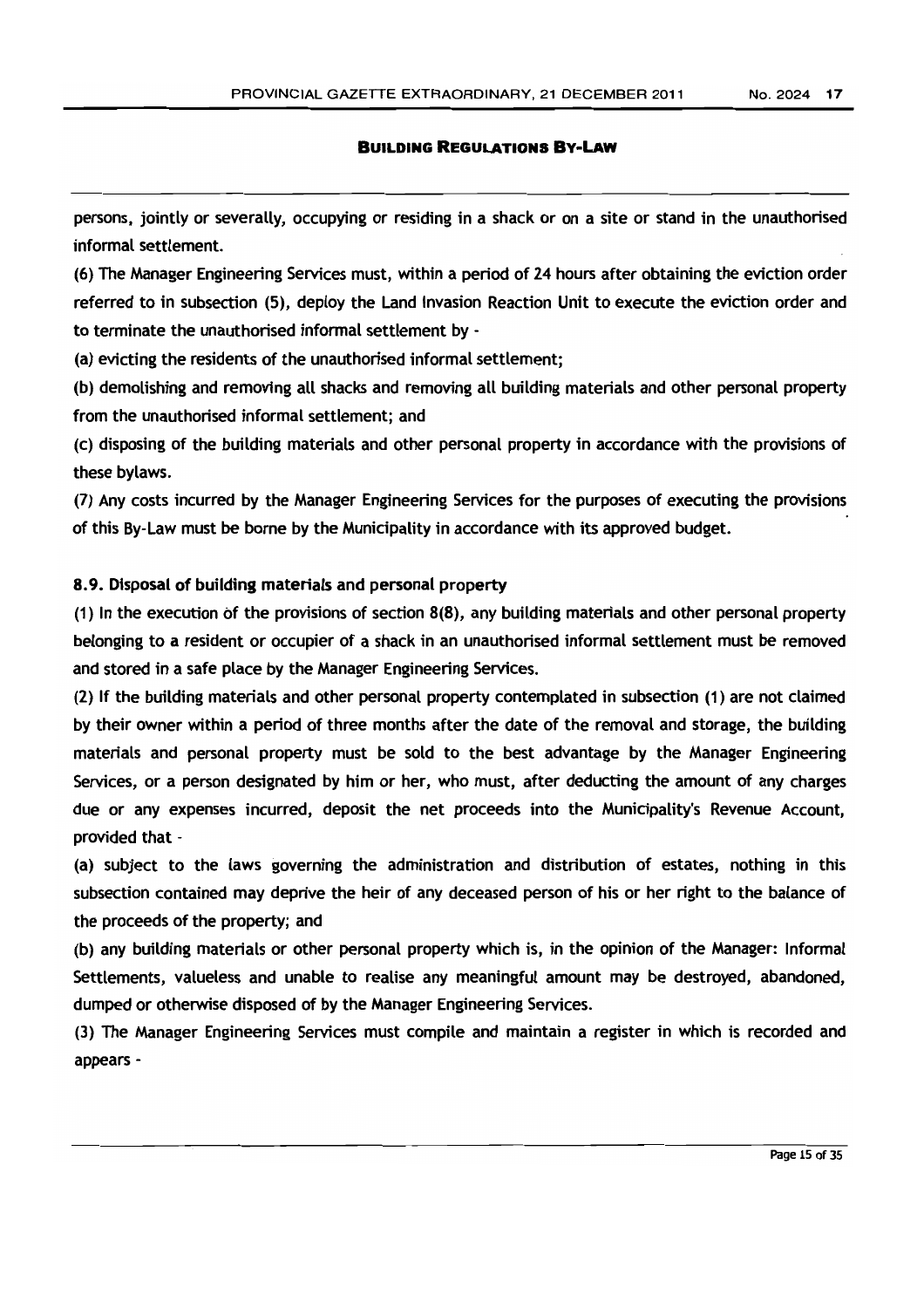(a) particulars of all building materials or other personal property removed and stored in terms of this By-Law;

(b) the date of the removal and storage of building materials or other personal property in terms of subsection (1) and the name and site or stand number of the owner of the building materials or personal property; and

(c) (i) the signature or left thumb print of the person who is claiming ownership and to whom delivery of building materials or other personal property has been made; or

(ii) full details of the amount realised on the sale of building materials or other personal property in terms of subsection (2) and the date of the sale; and

(iii) if building materials or other personal property has been destroyed, abandoned, dumped or otherwise disposed of in terms of subsection (2), a certificate by the Manager Engineering Services to the effect that the building materials or personal property was valueless.

(4) Neither the Municipality nor any of its officials acting within the reasonable scope of their authority are liable for any loss of or damage to property or injury to any resident or occupier of a shack in an unauthorised informal settlement or any other person for any reason whatsoever.

## 9. Relay of stormwater from high-lying erven to lower-lying erven

If, in the opinion of the Municipality, it is impracticable for stormwater to be drained from a high-lying erf direct to a public street, the owner of a lower-lying erf is obliged to accept and permit the passage of such stormwater over the lower-lying erf. The owner of such high-lying erf from which stormwater is discharged over the lower-lying erf is liable for a proportionate share of the cost of any pipe-line or drain that the owner of the lower-lying erf may find necessary to construct for the purpose of conducting the stormwater so discharged.

## 10. Enclosures

Where a piece of land is enclosed in any manner whatsoever, the enclosure must be designed, erected and maintained in accordance with Schedule I, subject to any other provisions of this By-Law.

### 11. Roofs

(1) Sheet metal that is used for a roof and that is visible from a street or a surrounding erf must be properly painted within 15 months after construction thereof if the Municipality so requires. (2) No roof surface may have a luminous finish.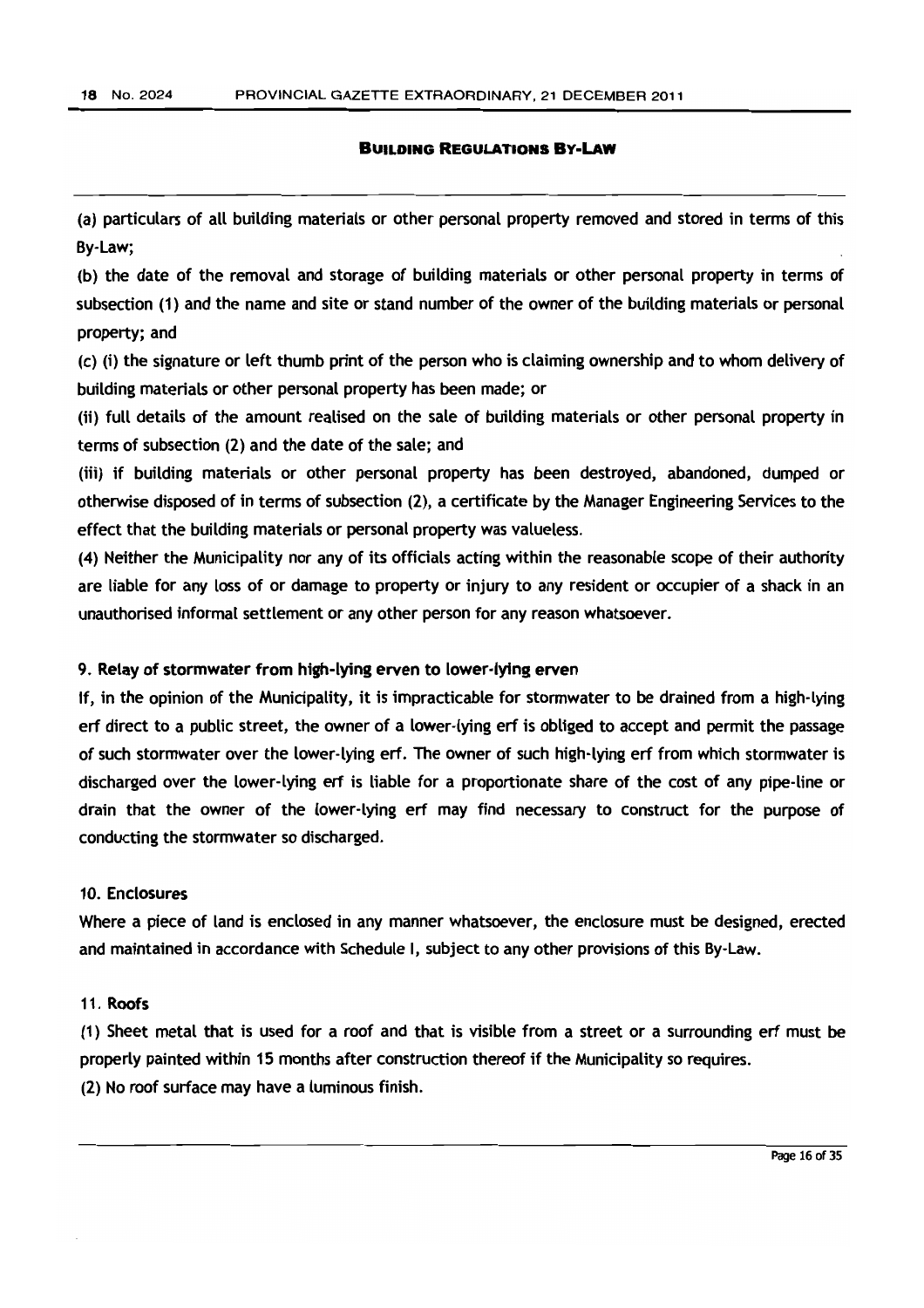## **PARTD SEWERAGE**

#### GENERAL PROVISIONS

## 12. Connection to sewer

(1) No part of any drainage installation may extend beyond the boundary of the piece of land on which the building or part of the building served by the drainage installation is erected, provided that, where the Municipality considers it necessary or expedient to do so, the Municipality may permit the owner of the piece of land to lay a drain at his or her own expense through an adjoining piece of land on submission of proof of registration of an appropriate servitude or of a notarial deed of joint drainage, as the Municipality may require.

(2) Subject to the provisions of subsection (3), and without prejudice to the provisions of the National Building Regulations regarding the inspection and testing of drainage installations, the owner of any premises must, 14 days before the drainage installation on his or her premises is ready for connection to a connecting sewer, advise the Municipality of his or her intention to connect the drain to a connecting sewer. As soon as the Municipality has provided the connecting sewer, such owner must connect the drain to the connecting sewer at his or her own expense.

(3) Any alternative or additional connection required by the owner of any premises is subject to the approval of the Municipality and must be effected at the owner's expense.

(4) No person may permit, for testing purposes, the entry of any substance whatsoever other than clean water into any drainage installation before the drainage installation has been connected to a sewer.

(5) Except as may be otherwise authorised by the Municipality in writing, no person other than an officer duly authorised to do so may lay and connect any connecting sewer to a sewer.

(6) The conveyance of sewage from two premises or more by means of a common drain to a connecting sewer may be authorised by the Municipality.

## 13. Disconnection of drainage installations and conservancy and septic tanks

(1) If an existing conservancy tank or septic tank is no longer required for the storage or treatment of sewage, or if permission for the use of a conservancy tank or septic tank is withdrawn, the owner of the premises on which such conservancy tank or septic tank is situated must cause the conservancy tank or septic tank to be disconnected and to be either completely removed or completely filled with earth or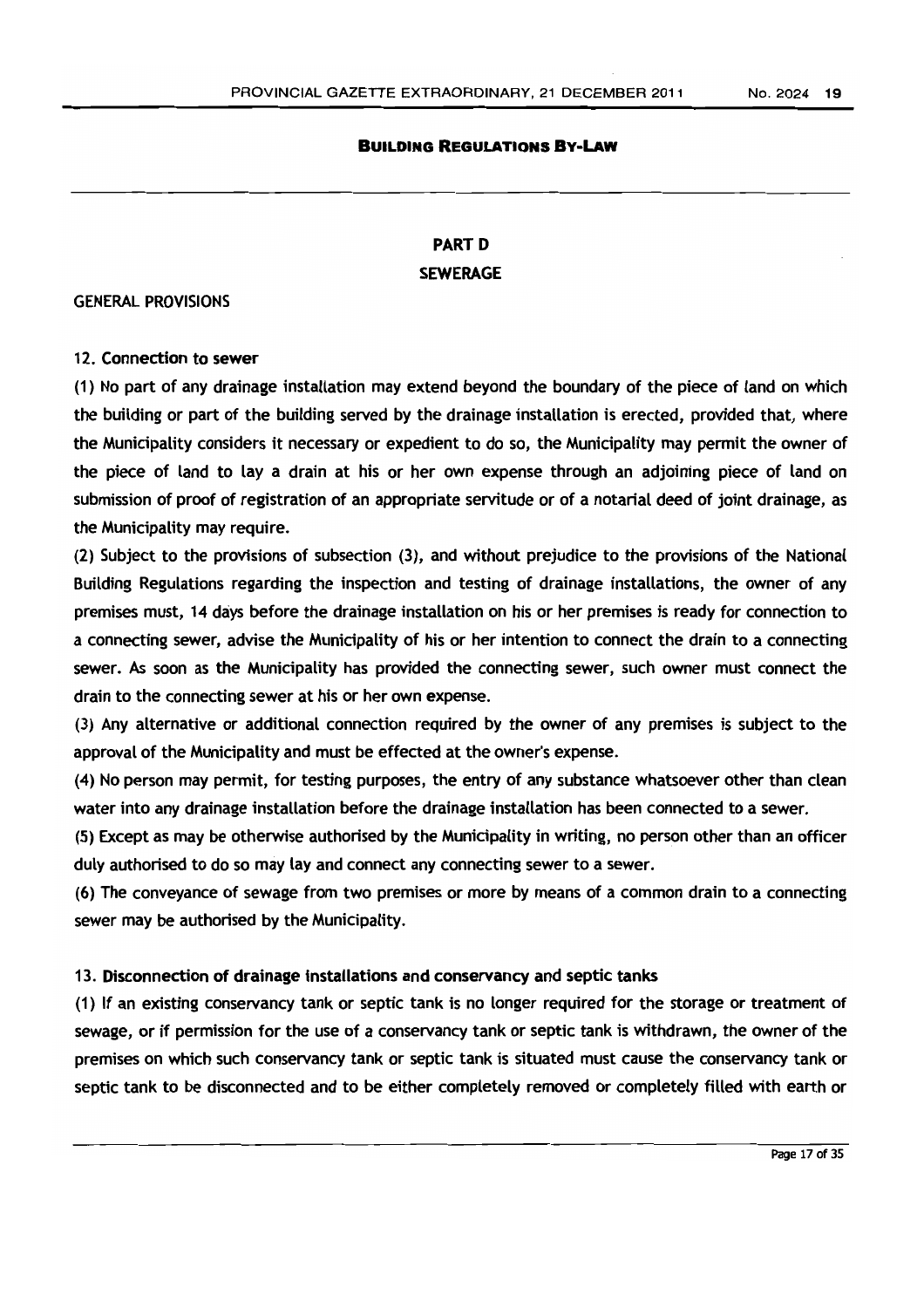other suitable material, provided that the Municipality may require the conservancy tank or septic tank to be otherwise dealt with or may permit it to be used for some other purpose, subject to such conditions as the Municipality may consider necessary, regard being had to all the circumstances of the case.

(2) After all the requirements of the National Building Regulations in regard to the disconnection of an existing conservancy tank or septic tank on any premises have been complied with and on request of the owner of the premises, the Municipality must issue a certificate to the effect that -

(a) the disconnection has been completed in terms of the National Building Regulations; and

(b) any sewerage charges prescribed in the tariff and raised in respect of the disconnected portion of the drainage installation will cease to be raised in respect of the disconnected portion with effect from the first day of the month following the issue of the certificate, provided that until the certificate is issued by the Municipality, any such charges will continue to be raised.

(3) When a drainage installation on any premises is disconnected from the sewer, the Municipality must seal the opening made and must recover from the owner of the premises the cost of the work in accordance with section 14(5).

(4) Any person who, without the permission of the Municipality, breaks or removes or causes or permits the breakage or removal of a seal effected in terms of subsection (3) is guilty of an offence under this By-Law.

(5) Where a soil-water fitting has, during the month, been connected to or disconnected from a drainage installation that discharges into a sewer system, the charge as prescribed in the tariff, excluding the fixed charge for every erf, stand, premises or other area that has or has no improvements or that in the opinion of the Municipality can be connected to a sewer, must be calculated as if the connection or disconnection had been made on the first day of the month follOwing the month in which the connection or disconnection was made.

#### 14. Drainage work that does not meet the requirements

(1) Where a drainage installation that has been constructed on any premises or drainage work that has been carried out on any premises fails to comply in any respect with any of the provisions of the National Building Regulations or this By-Law, the owner of the premises must, notwithstanding the fact that he or she may have received approval for the plans for the drainage installation or work in terms of the National Building Regulations or previous By-Law, carry out, on receiving written notice from the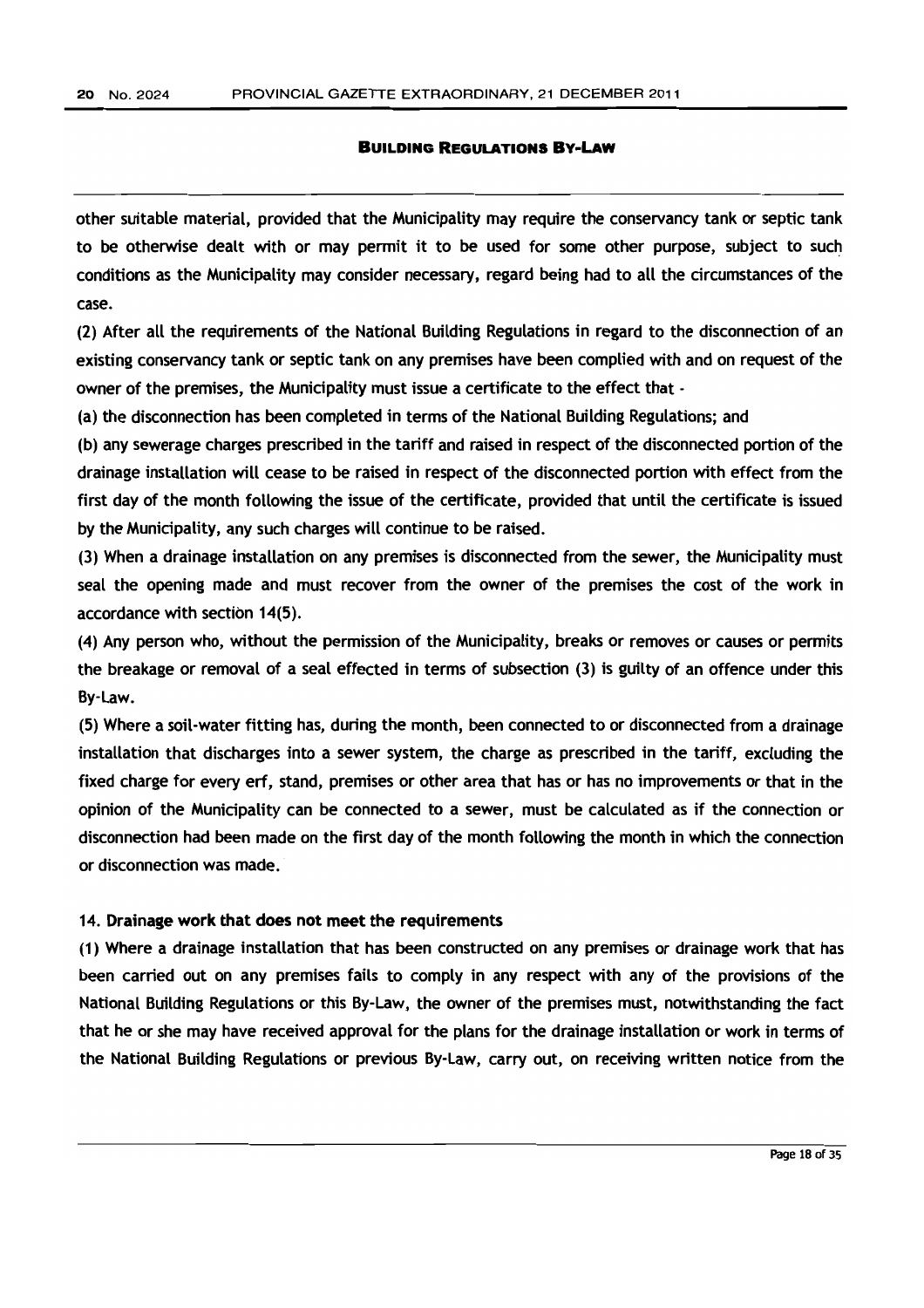Municipality, such repairs, replacements, maintenance work or alteration in respect of the drainage installation as the notice may specify and within the time the notice may specify.

(2) If, in the opinion of the Municipality, a nuisance exists as a result of the emission of gas from a trap or sanitary fitting or any other part of a drainage installation on any premises, the Municipality may require the owner of the premises to, at his or her own expense, take such action as may be necessary to prevent the recurrence of the nuisance.

(3) Where any sewage, after being discharged into a drainage installation, enters or overflows a soilwater fitting or waste-water fitting connected to the drainage installation on any premises or leaks out somewhere from the drainage installation, whether by reason of surcharge, back pressure or any other circumstance, the Municipality may by notice in writing require the owner of the premises to carry out within the period specified in the notice the work necessary to abate and prevent any recurrence of such entry, overflow or leakage of sewage.

(4) Instead of serving a notice contemplated in subsection (1) or (3) or where such notice has not been complied with within the period prescribed in the notice, the Municipality may, without prejudice to its right also to prosecute the owner to whom the notice was directed because of an infringement of the National Building Regulations or this By-Law -

(a) itself proceed to carry out such alteration, removal or other work as it may deem necessary for compliance with the provisions of the National Building Regulations or this By-Law; and

(b) recover, in accordance with subsection (5), the cost of the alteration, removal or other work from the owner by the ordinary process of law.

(5) Where any work other than that for which a fixed charge has been determined in the tariff is done by the Municipality, the Municipality is entitled in terms of this By-Law to recover the cost of such work from a person, and there may be included in such cost such claim to be determined by the Municipality as will cover all expenditure reasonably incurred by the Municipality.

#### 15. Maintenance

Where any part of a drainage installation is used by two owners of any premises or more or two occupiers of any premises or more, such owners or occupiers are jointly and severally liable in terms of this section for the maintenance and repair of the drainage installation.

#### 16. Drain and sewer blockages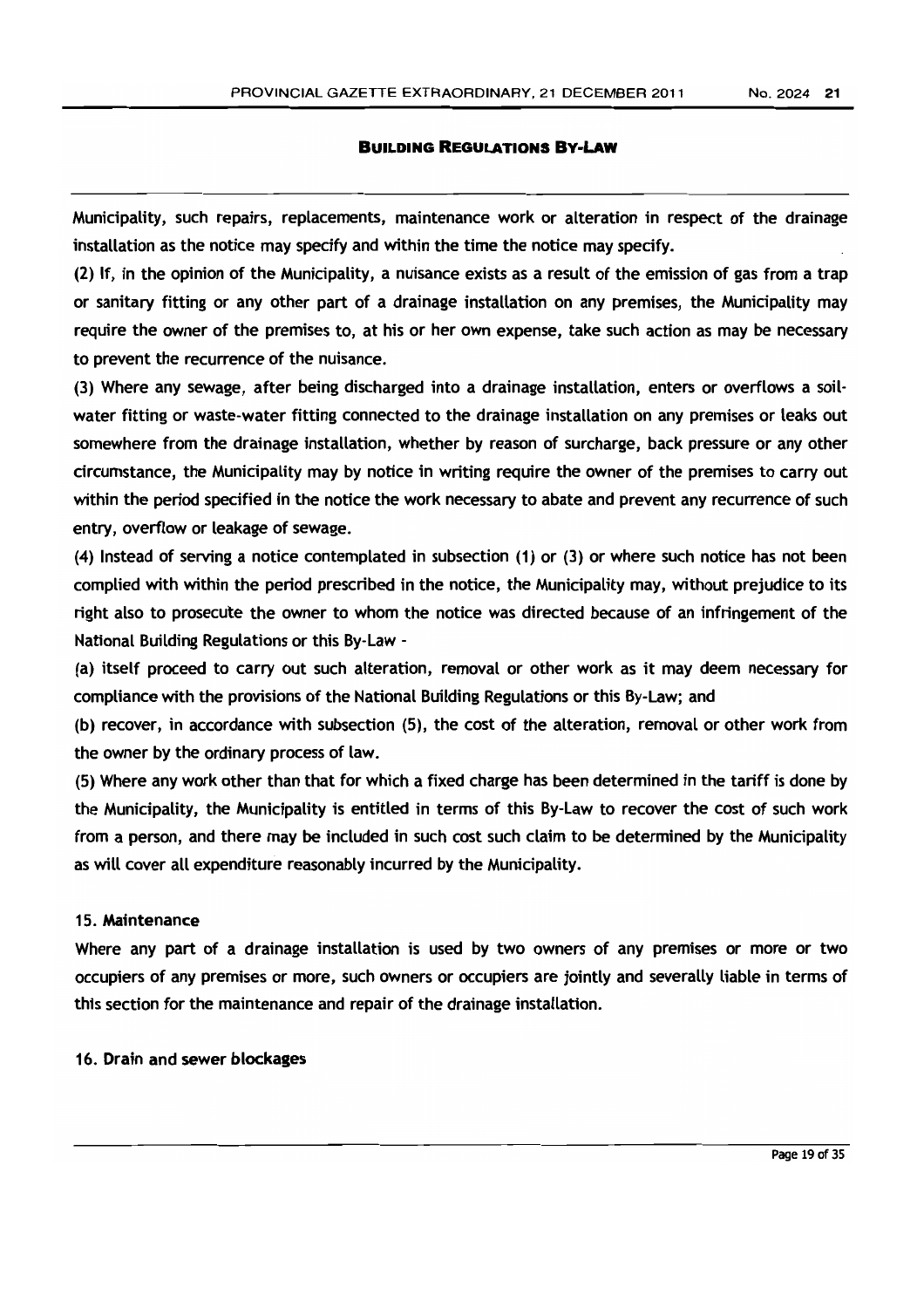(1) No person may cause or permit such an accumulation of grease, oil, fat, solid matter or any other substance in any trap, tank, pipe, drain or fitting as to cause the blockage or ineffective operation of the trap, tank, pipe, drain or fitting.

(2) If the owner or occupier of any premises has reason to believe that a bLockage has occurred in any drainage installation on the premises, he or she must immediately inform the Municipality of the blockage and take steps to have it removed.

(3) Where a blockage occurs in a drainage installation, any work necessary for the removal of the blockage must, subject to the provisions of subsection (5), be done by or under the supervision of a plumber or registered person as required by the National BuiLding ReguLations in regard to the control of pLumbers and plumbing work.

(4) Any pLumber or registered person contemplated in subsection (3) must -

(a) before proceeding to remove any blockage from a drainage installation, notify the Municipality by telephone or otherwise of his or her intention to remove the blockage; and

(b) after removing the blockage, notify the Municipality of the removal of the blockage and of the nature, location and cause of the blockage.

(5) The Munidpality is entitled at its own discretion to remove a blockage from a drainage installation on any premises and, whether or not it has been requested by the owner of the premises to do so, the Municipality may recover the costs of such removal from the owner in accordance with section 14(5).

(6) Should the removal by the Municipality of any blockage in a drainage installation necessitate the removal or disturbance of any paving, lawn or other artificial surfacing on any premises, the Municipality is not liable for the reinstatement of the paving, lawn or other artificial surfacing.

(7) Should any drainage installation on any premises overflow as a result of an obstruction in the connecting sewer, and should the Municipality be reasonably satisfied that such obstruction was caused by objects emanating from the drainage installation, the owner of the premises served by the drainage installation is liable for the cost of removing the blockage, and the Municipality may recover the cost of the removal from the owner in accordance with section 14(5).

(8) Where a blockage has been removed from a drain or portion of a drain that serves two pieces of land or more, the charge for the removal of the blockage as prescribed in the tariff is recoverable in equal portions from each of the owners of the pieces of land, provided that the owners are jointly and severally liable for the whole charge.

17. Interference with or damage to sewers and water care works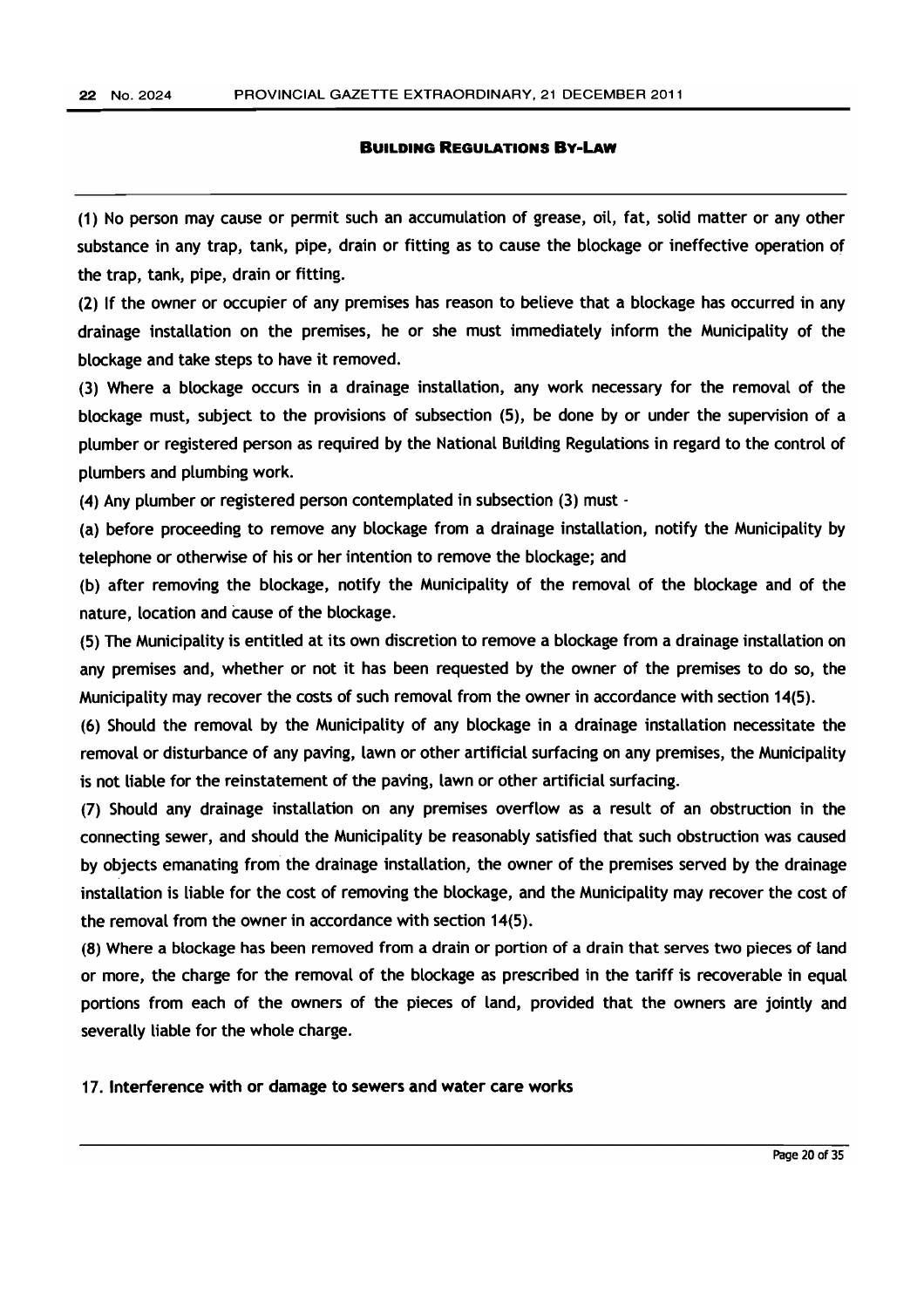Any damage caused to the Municipality's sewer or any part of its sewerage or water care works through or in consequence of noncompliance with or the contravention of any provision of the National Building Regulations or this By-Law must be rectified or repaired by the Municipality at the expense of the person responsible for such noncompliance or contravention or for causing or permitting such noncompliance or contravention, and the cost of rectifying or repairing the damage must be determined by the Municipality.

#### 18. Entry onto premises

(1) An officer authorised by the Municipality has the right to enter on any premises at any reasonable time in order to take samples of or test sewage or industrial effluent or to carry out such inspection or work in connection with a drainage installation as the Municipality may deem necessary.

(2) The owner or occupier of any premises is guilty of an offence under this By-Law if he or she, in respect of an officer entering on the premises in terms of subsection (1) •

(a) denies the officer entry to the premises or causes or permits any other person to deny the officer entry;

(b) obstructs the officer in the performance of the officer's duties or causes or permits any other person to so obstruct the officer;

(c) withholds information that the officer requires to carry out his or her duties or causes or permits any other person to withhold such information; or

(d) knowingly gives the officer false information or causes or permits any other person to give the officer such information.

#### 19. Manholes on municipal property

(1) Where, for any reason whatsoever, the provision of adequate means of access to the Municipality's connecting sewer is impracticable on any private premises, the Municipality may, at the expense of the owner of the premises, cause or permit a manhole to be constructed over the Municipality's connecting sewer in such public place and in such position and of such materials and dimensions as the Municipality may decide, and such owner must bear the cost, as determined by the Municipality, of any alteration to existing services in the public place which may by reason of the construction of the manhole be necessary.

(2) The owner of the private premises referred to in subsection (1) must, if so required by the Municipality, pay rental to the Municipality for the space occupied by the manhole in the public place.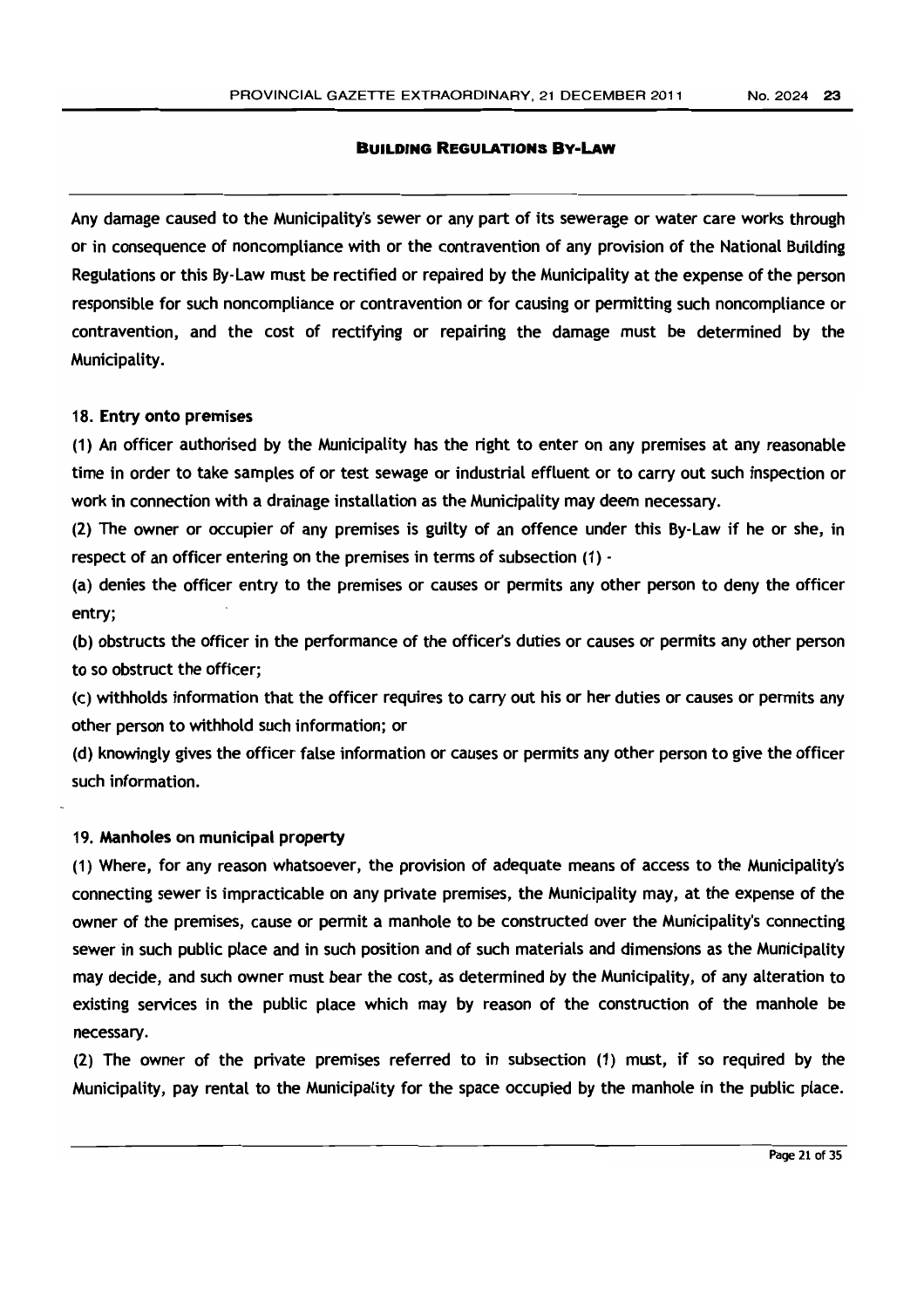Such rental must be determined from time to time by the Municipality in accordance with the powers delegated to it in terms of section 80B of the local Government Ordinance, 1939.

### 20. Mechanical food-waste and other disposal units

(1) No person may incorporate into a drainage installation a mechanicaL food-waste or other disposal unit or garbage grinder that has a power capacity in excess of 500 W unless a standard water meter has been connected to the supply pipe that provides water to the unit or grinder, provided that -

(a) the Municipality installs and seals the water meter at the cost of the owner; and

(b) the Municipality has the right of access to the water meter at all times.

(2) The Municipality may require the owner or occupier of any premises on which a food-waste or other disposal unit or a garbage grinder has been installed, or the owner of such unit or grinder, to remove, repair or replace the unit or grinder if, in the opinion of the Municipality, the unit or grinder is functioning inefficiently or is impairing the working of the Municipality's sewerage system.

(3) The owner or occupier referred to in subsection (2) must, upon the removal of the unit or grinder, notify the Municipality within 14 days of the removal.

(4) The charges as prescribed in the tariff must be paid in respect of the discharge of a food-waste or other disposal unit or a garbage grinder referred to in subsection (1).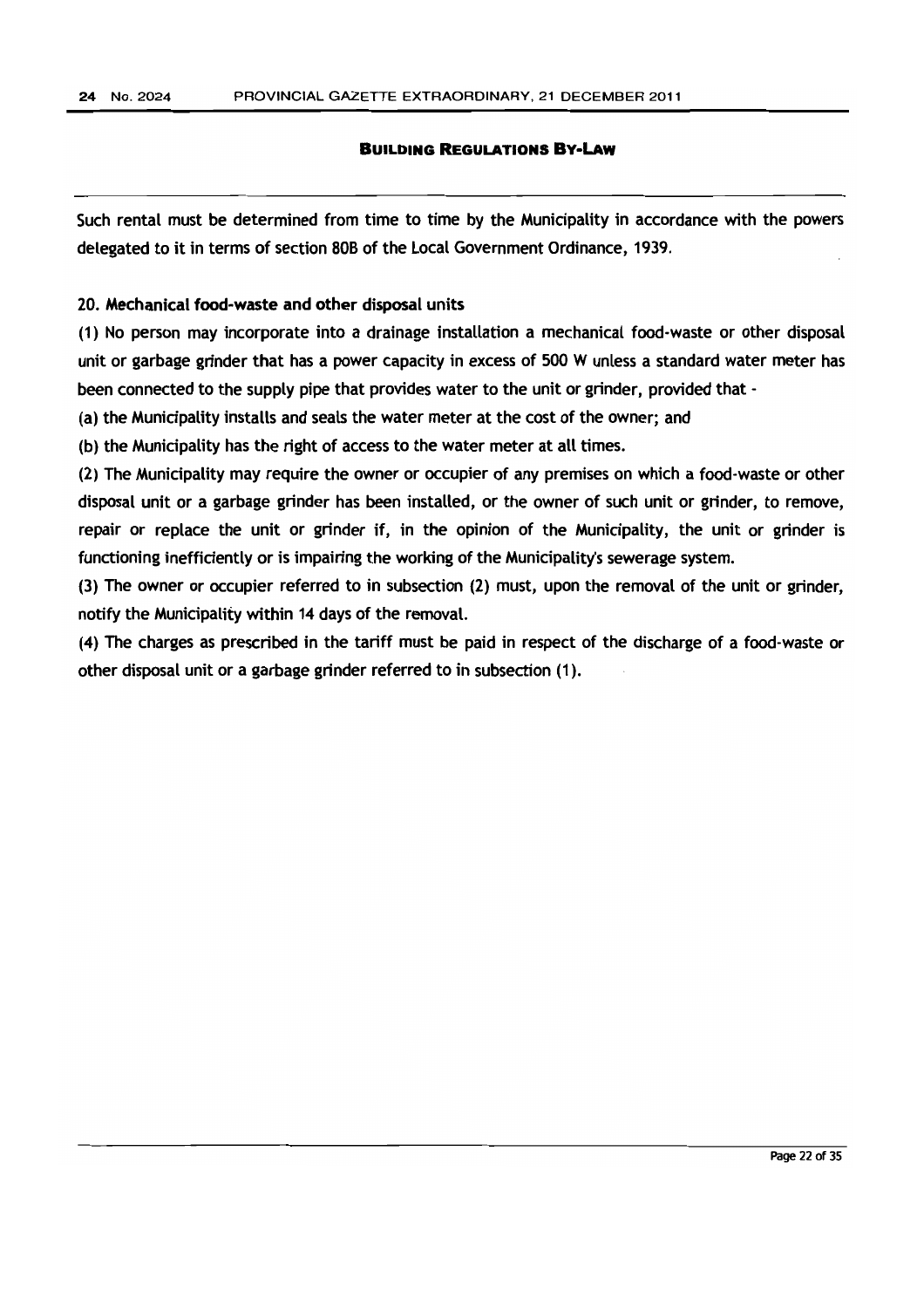#### PREVENTION OF WATER POLLUTION

#### 21. Sewage and other pollutants not to enter stormwater drains

(1) The owner or occupier of any piece of land on which steam or any liquid other than potable water is stored, processed or generated must provide all the facilities necessary to prevent any discharge, leakage or escape of such liquid into any street, stormwater drain or watercourse, except where, in the case of steam, the Municipality has specifically permitted such discharge.

(2) Where the hosing down or the flushing by rainwater of an open area on any private premises is in the opinion of the Municipality likely to -

(a) cause the discharge of objectionable matter into a street gutter, stormwater drain, river, stream or other watercourse, whether natural or artificial; or

(b) contribute to the pollution of any watercourse, the Municipality may instruct the owner of the premises to take at his or her own cost such measures, by way of the owner's alteration of the drainage installation or roofing of the open area, as it may consider necessary to prevent or minimise the discharge or pollution.

#### 22. Stormwater not to enter sewers

No person may discharge or cause or permit to be discharged any stormwater or any substance other than sewage into a drainage installation.

#### 23. Discharge from fountains, boreholes, wells, reservoirs and swimming pools

Water from a fountain, borehole, well, reservoir or swimming pool situated on private premises may only be discharged into a drainage installation with the prior written consent of the Municipality and subject to such conditions relating to place, time, rate of discharge and total discharge as the Municipality may impose.

## 24. Permission to discharge industrial effluent

(1) No person may discharge or cause or permit to be discharged into any sewer any industrial effluent or other liquid or substance other than soil water or waste water without the prior written permission of the Municipality and, if such permission has been obtained, such discharge must be in strict compliance with all of the conditions of the permission.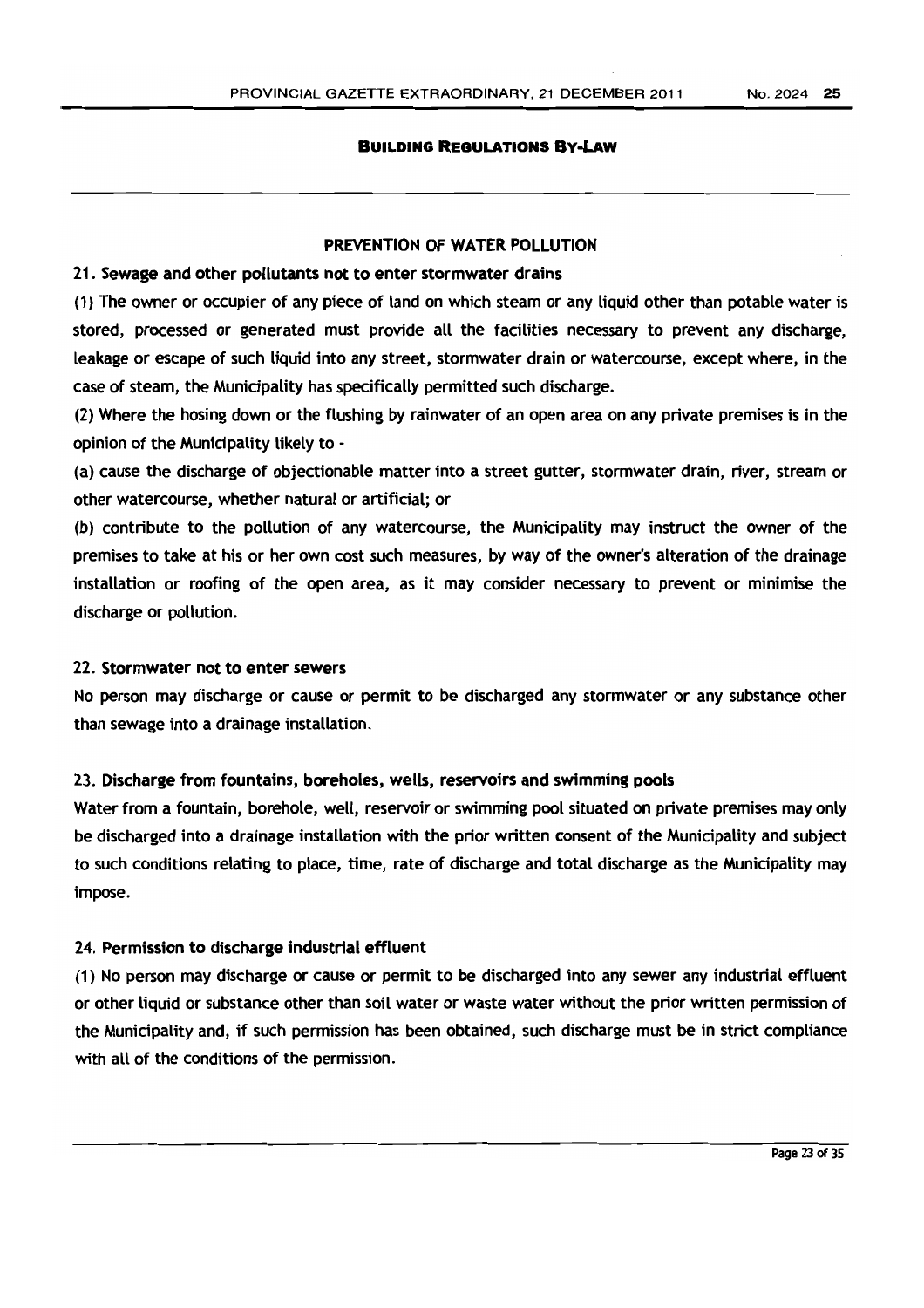(2) Every person must, before discharging any industrial effluent into a sewer, make application in writing to the Municipality for permission to discharge the industrial effluent, and such application must be made on the prescribed form, which is to be completed in duplicate, and, after the application is made, he or she must furnish such additional information and submit such samples as the Municipality may require.

(3) The Municipality may, at its discretion, grant permission for the discharge of industrial effluent from any premises into a sewer, having regard to the capacity of the sewer or any mechanical appliance used for the sewage or any water care works, whether or not vested in the Municipality, provided that such conditions as the Municipality may deem fit to impose are complied with, including the payment of any charge prescribed in the tariff.

(4) Any person to whom permission has been granted in terms of subsection (3) to discharge industrial effluent into a sewer must, before doing or causing or permitting to be done anything that results in a change in the quantity or discharge or nature of the industrial effluent, notify the Municipality in writing of the date of the proposed change and of the nature of the proposed change.

(5) Any person who discharges or causes or permits to be discharged any industrial effluent into a sewer without having first obtained permission to do so in terms of subsection (3) is guilty of an offence and is

(a) liable to such charge prescribed in the tariff as the Municipality may determine for the conveyance and treatment of the effluent so discharged; and

(b) liable for any damage caused as a result of the unauthorized discharge.

(6) If any person discharges into a drain or sewer any industrial effluent or any substance which is prohibited or restricted in terms of section 27 or which has been the subject of an order issued in terms of section 27(2), the Municipality is, without prejudice to its rights in terms of subsection (5) or section 27(2)(c), entitled to recover from such person the full cost of expenses or charges incurred or to be incurred by the Municipality and the full cost of losses suffered or to be suffered by the Municipality as a result of any or all of the following:

(a) Injury to people or damage to any sewer, any water care works, any mechanical appliance or any property whatsoever, which injury or damage is as a result of the breakdown, either partial or complete, of a sewer or water care works or mechanical appliance, whether under the control of the Municipality or not; or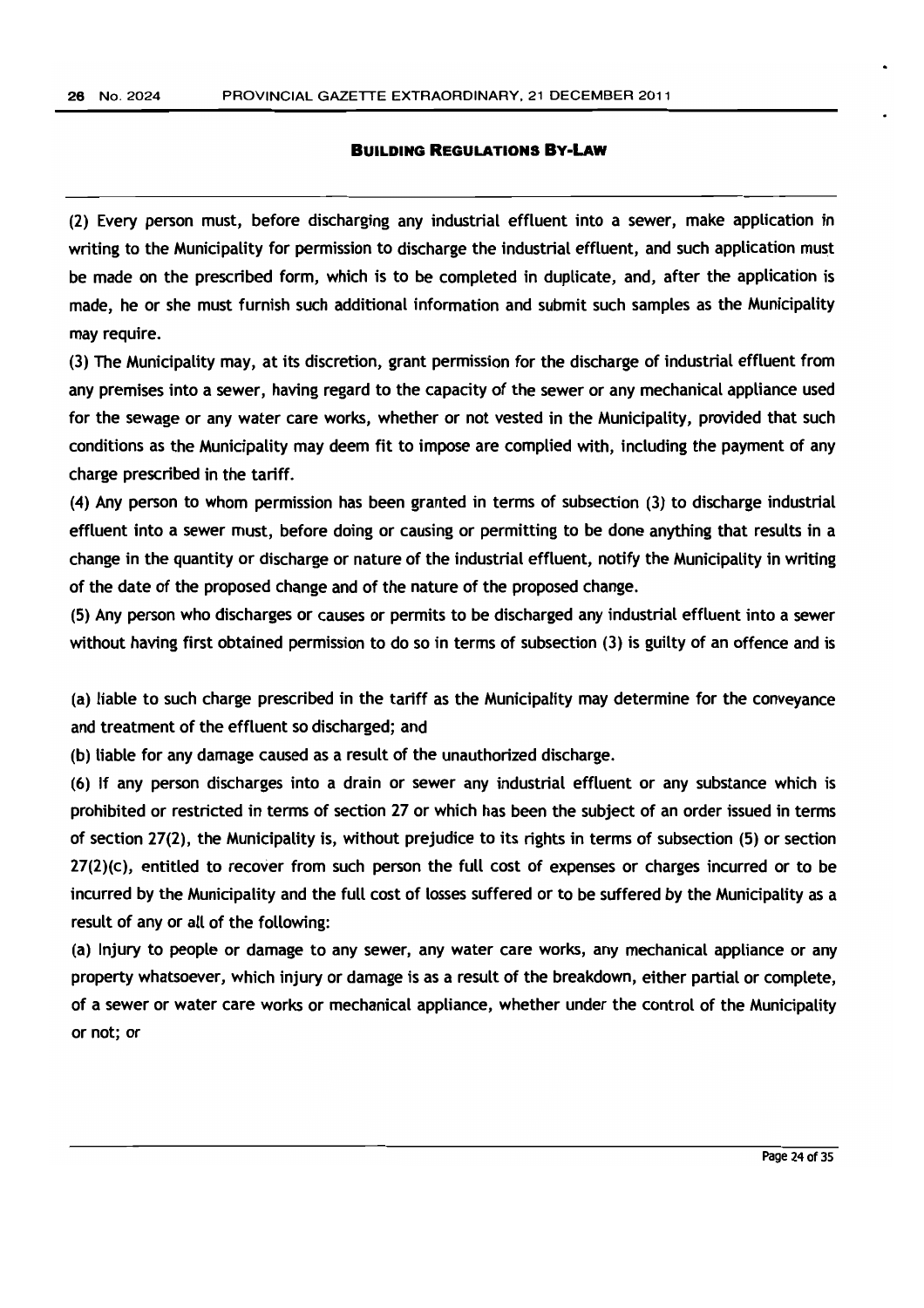(b) a prosecution in terms of the Water Act, 1956 (Act 54 of 1956), or any action against the Municipality consequent on a partial or complete breakdown of a sewer, water care works or mechanical appliance caused directly or indirectly by the discharge, including

any fine or damages which may be imposed or awarded against the Municipality.

(7) Owing to a change in drcumstances arising from a change in the sewage treatment process or the introduction of new or revised or stricter or other standards by the Municipality or in terms of the Water Act, 1956, or as a result of any amendment to this By-Law or for any other reason, the Municipality may from time to time or at any time -

(a) review, amend, modify or revoke any permission given or any conditions attached to such permission;

(b) impose new conditions for the acceptance of industrial effluent into a sewer; or

(c) prohibit the discharge of any or all industrial effluent into a sewer, provided that -

(i) the Municipality gives adequate written notice in advance of its intention to take the measures contemplated in paragraph (a), (b) or (c); and

(ii) on expiry of such period of notice, the previous permission or conditions, as the case may be, are regarded as having lapsed and the new or amended conditions, if any, as the case may be, apply immediately.

#### 25. Control of industrial effluent

(1) The owner or occupier of any premises from which industrial effluent is discharged into a sewer must provide adequate fadlities such as overflow level detection devices, standby equipment, overflow catch-pits or other appropriate means effectively to prevent the accidental discharge into a sewer of any substance that is prohibited or restricted or has properties outside the limits imposed by this By-Law, irrespective of whether such accidental discharge is owing to the negligence of an operator, power failure, failure of equipment or control gear, overloading of facilities, spillage during loading or unloading or any other similar reason.

(2) If the owner or occupier of any premises on which industrial effluent originated intends treating such industrial effluent before discharging it, he or she must obtain prior written permission from the Municipality.

(3) The Municipality may, by notice served on the owner or occupier of any premises from which industrial effluent is discharged, require him or her to, without prejudice to any provision of the National Building Regulations or any other provision of this By-Law, do all or any of the following: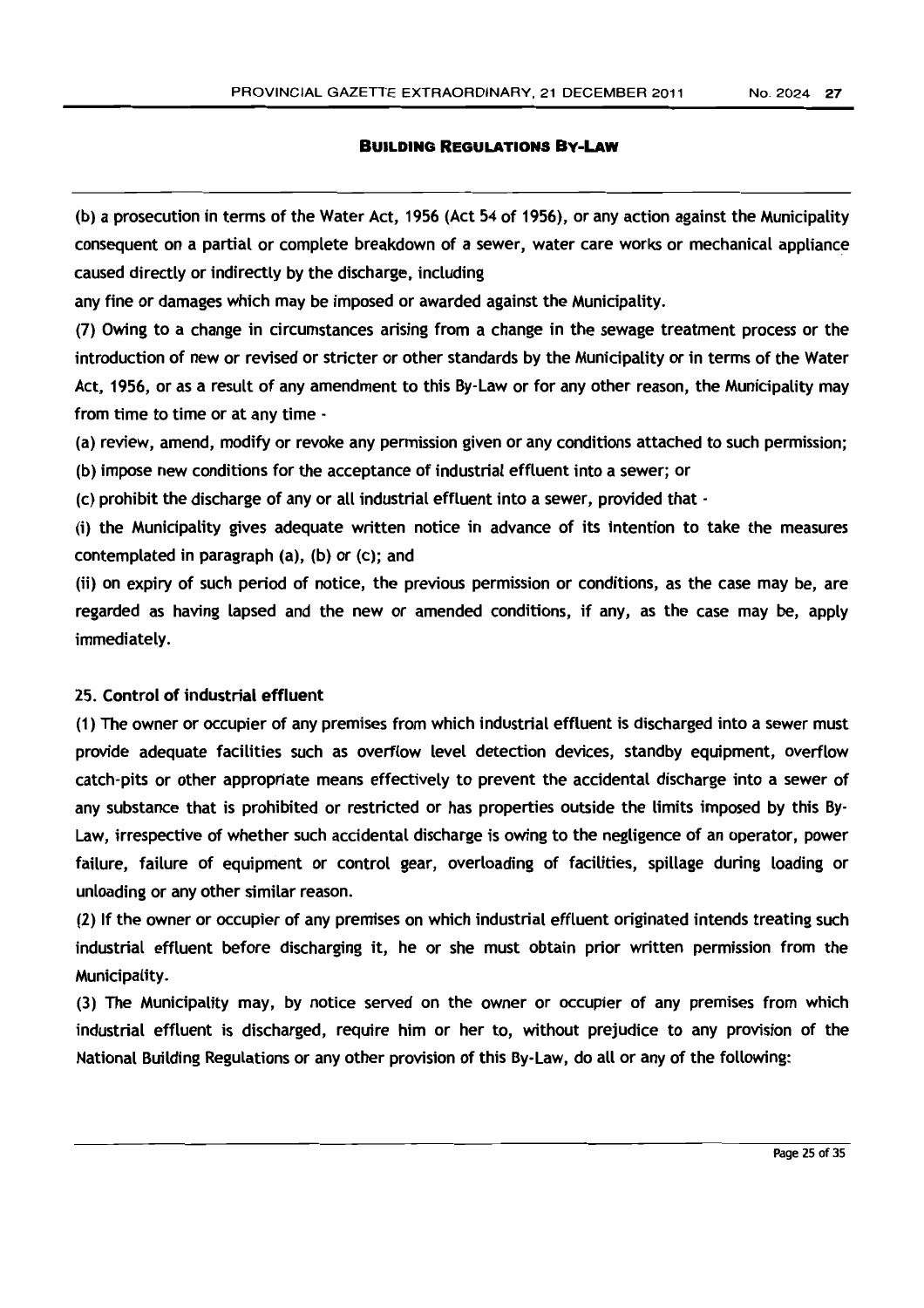(a) The owner or occupier must subject the industrial effluent, before it is discharged into the sewer, to such pretreatment as to ensure that the industrial effluent will at all times conform in all respects with the requirements of section 27(1), or the owner or occupier must modify the effluent cycle of the industrial process to such extent and in such manner as in the opinion of the Municipality is necessary to enable any water care works receiving the industrial effluent, whether the water care works is under the control of the Municipality or not, to produce treated effluent complying with any standards which may be laid down in respect of such water care works in terms of the Water Act, 1956.

(b) The owner or occupier must .

(i) restrict the discharge of industrial effluent to certain specified hours and restrict the rate of discharge to a specified maximum; and

(ii) install, at his or her own expense, such tanks, appliances and other equipment as in the opinion of the Municipality may be necessary or adequate for compliance with the restrictions contemplated in subparagraph (i).

(c) The owner or occupier must install a separate drainage installation for the conveyance of industrial effluent and must discharge the industrial effluent into the sewer through a separate connection, as directed by the Municipality, and the owner or occupier must refrain from·

(i) discharging any industrial effluent through a drainage installation intended or used for the conveyance of domestic sewage; or

(ii) discharging any domestic sewage through the separate installation for industrial effluent.

(d) The owner or occupier must construct at his or her own expense in any drainage installation conveying industrial effluent to the sewer one or more inspection, sampling or metering chambers of such dimensions and materials and in such positions as the Municipality may prescribe.

(e) The owner or occupier must pay, in respect of the industrial effluent discharged from the premises, such charge as may be determined in the tariff, provided that, where, owing to the particular circumstances of a case, the actual chemical oxygen demand (COD) or permanganate value (PV) and the concentration of metals in the industrial effluent cannot be assessed by means of the method of assessment prescribed by the South African Bureau of Standards (SABS), the Municipality may use such alternative method of assessment as it may deem expedient, and the charge to be levied must be assessed accordingly.

(f) The owner or occupier must provide all such information as may be required by the Municipality to enable it to assess the charges payable in terms of the tariff.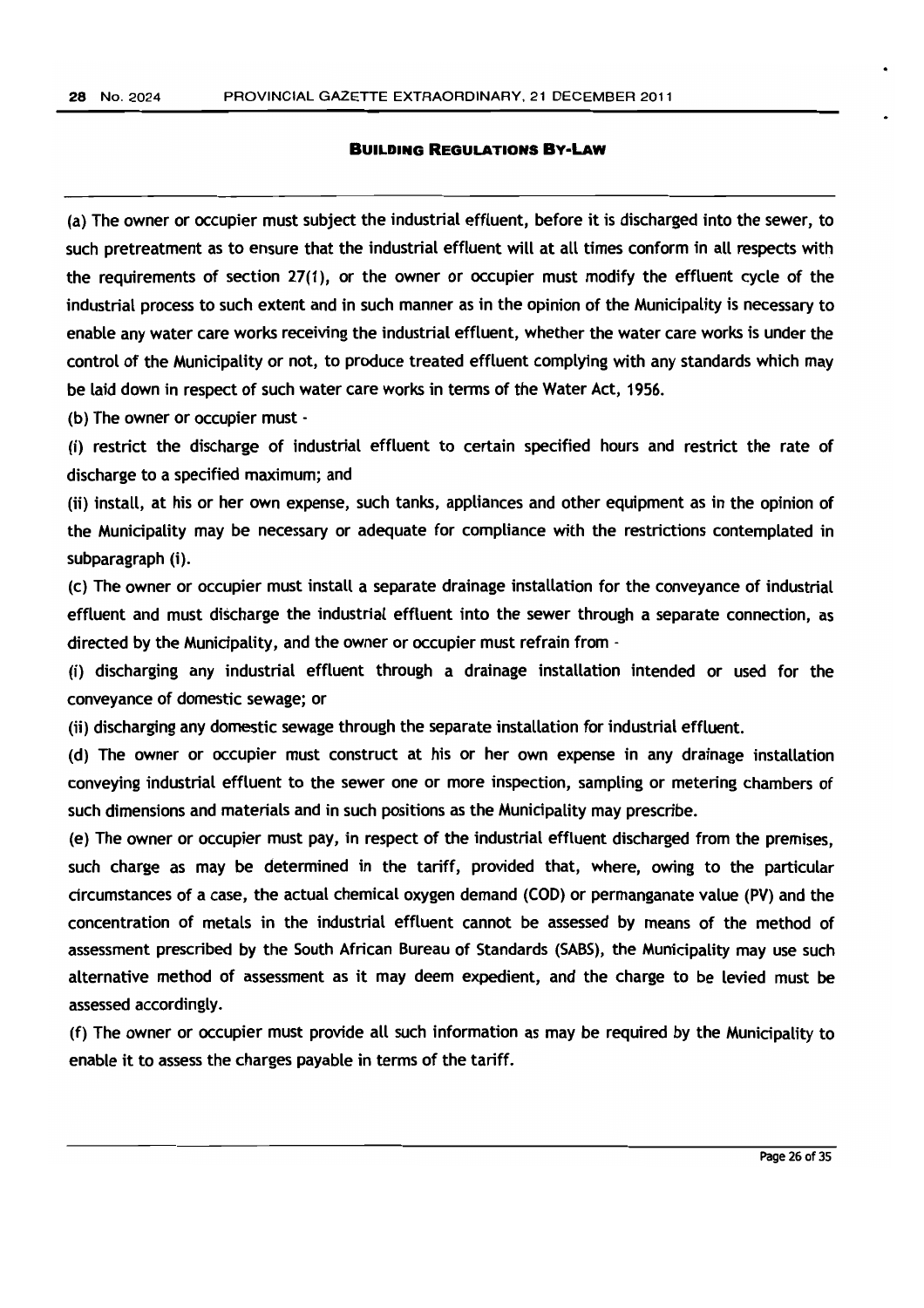(g) For the purposes of paragraph (f), the owner or occupier must provide and maintain at his or her own expense a meter or meters to measure the total quantity of water which is drawn from any borehole, spring or other source of water, excluding that of the Municipality, used on the premises and which is discharged as industrial effluent into the sewer.

## 26. Metering and assessment of the volume and composition of industrial effluent

(1) The Municipality may incorporate, in such position as it may determine, in any drainage installation conveying industrial effluent to a sewer any meter or gauge or other device for the purpose of ascertaining the volume and composition of the industrial effluent, and it is an offence for any person to bypass, open, break into or otherwise interfere with or do damage to any such meter, gauge or other device, provided that the Municipality may at its discretion enter into an agreement with any person discharging industrial effluent into a sewer to establish an alternative method of assessing the quantity of industrial effluent so discharged.

(2) The Municipality is entitled to install and maintain a meter, gauge or device referred to in subsection (1) at the expense of the owner of the premises on which it is installed.

(3) The owner of any premises on which is situated a borehole or well used for a water supply for trade or industrial purposes must -

(a) register the borehole or well with the Municipality;

(b) give the Municipality full particulars of the discharge capacity of the borehole or well; and

(c) if the Municipality has reason to doubt the reliability of the particulars given in terms of paragraph (b), carry out, at the expense of the owner, such tests on the discharge capacity of the borehole or well as may, in the opinion of the Municipality, be necessary for the purpose of this By-Law.

## 27. Prohibited discharges

(1) No person may discharge or cause or permit the discharge or entry into any sewer of any sewage, industrial effluent or other liquid or substance which -

(a) in the opinion of the Municipality, may be offensive to the public or cause a nuisance to the public;

(b) is in the form of steam or vapour or has a temperature exceeding 44  $\degree$ C at the point at which it enters the sewer;

 $(c)$  has a pH value less than 6, 0 or greater than 10, 0;

(d) contains any substance whatsoever that is likely to produce or emit explosive, flammable, poisonous or offensive gases or vapours in the sewer;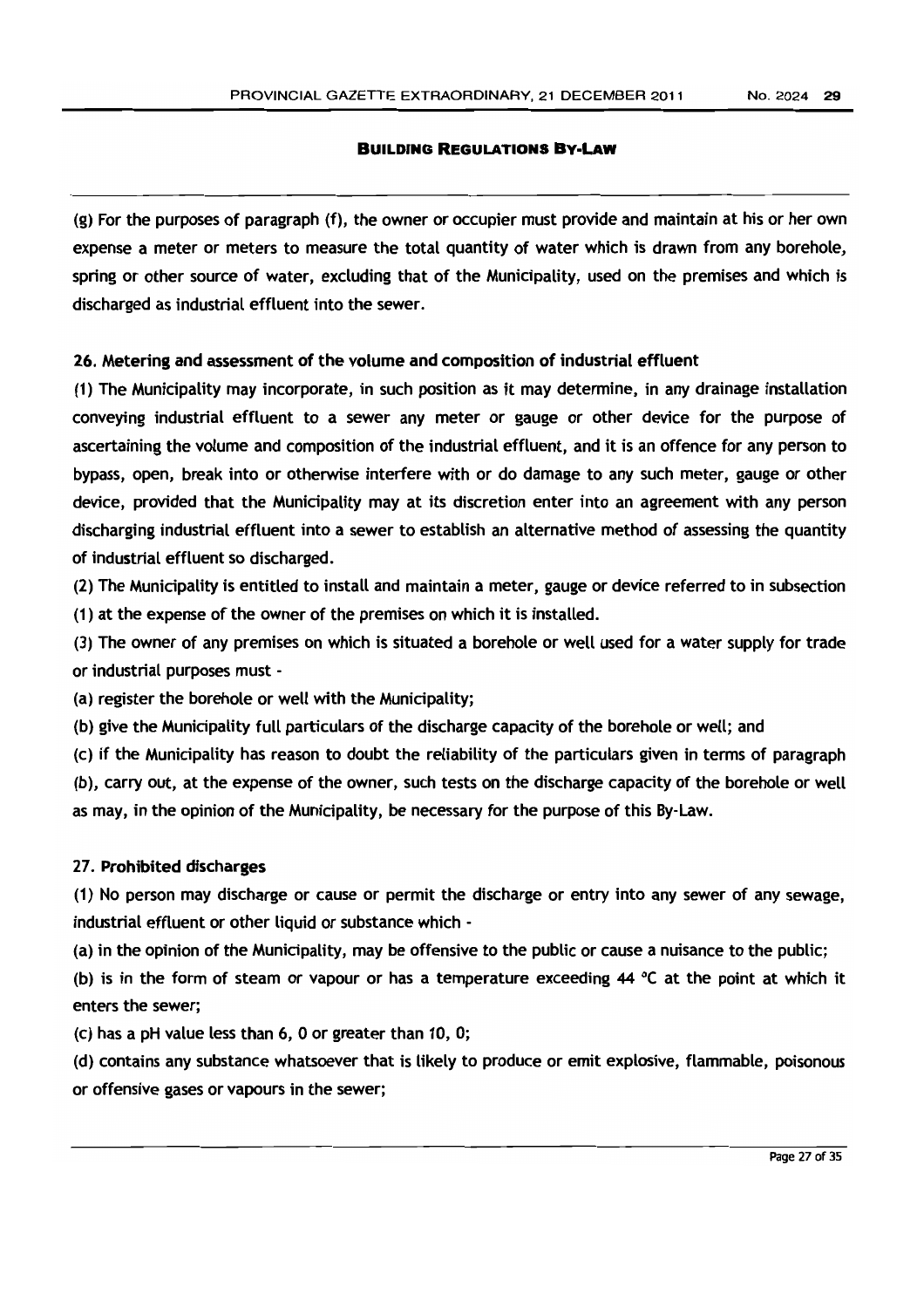(e) contains a substance having a flashpoint of less than 93 °C or which emits a poisonous vapour at a temperature below 93 °C;

(f) contains any material whatsoever, including oil, grease, fat or a detergent, which is capable of causing interference with the proper operation of any water care works;

(g) shows any visible signs of tar or associated products or distillates, bitumens or asphalts;

(h) contains a substance in such concentration as is likely in the final treated effluent from any water care works to produce an undesirable taste after chlorination or an undesirable odour or colour, or excessive foam;

(i) contains any substance specified in Schedule II in such concentration as to exceed the limit of concentration specified in Schedule II, provided that -

(i) the Municipality may approve a greater limit of concentration for such period or on such conditions as it may specify on consideration of the effect of dilution in the sewer and of the effect of the substance on the sewer or on any sewage treatment process; and

(ii) the Municipality is satisfied that the discharge or entry of the substance into the sewer will not  $-$ 

(aa) damage the sewer or any mechanical appliance, water care works or equipment;

(bb) prejudice the use of sewage for re-use; or

(cc) adversely affect any waters into which puriffed sewage effluent is discharged, or any land or crops irrigated with the sewage; and

(i) contains any substance whatsoever which, in the opinion of the Municipality -

(i) is not amenable to treatment at any water care works, or which causes or may cause a breakdown or inhibition of the normal sewage treatment processes;

(ii) is or may be amenable to treatment only to such degree as to prevent the final treated effluent from any water care works from satisfactorily complying in all respects with any requirement imposed in terms of the Water Act, 1956; or (iii) whether listed in Schedule II or not, either alone or in combination with other matter may -

(aa) generate or constitute a toxic substance detrimental to the health of persons employed at the water care works or persons entering the Municipality's sewers or manholes in the course of their duties;

(bb) be harmful to sewers, water care works or land used for the disposal of purified sewage effluent; or

(cc) adversely affect any of the processes whereby sewage is purified or purified sewage effluent is used.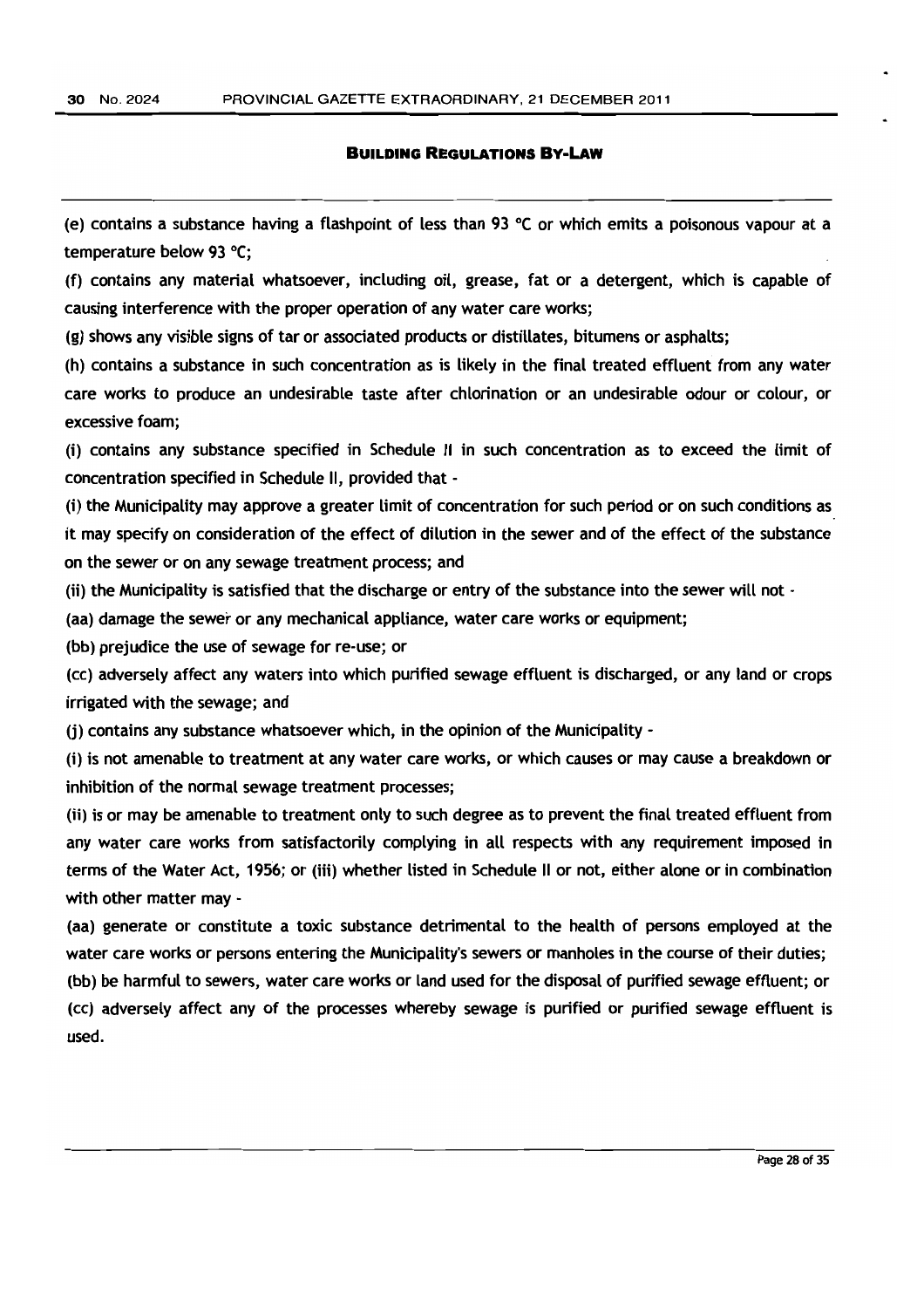(2) (a) Any person who receives from an officer duly authorised thereto by the Municipality a written order instructing such person to stop the discharge into a sewer of any substance referred to in subsection

(1) must immediately stop such discharge.

(b) Any person who contravenes the provisions of subsection (1) or who fails to comply with an order issued in terms of paragraph (a) is guilty of an offence.

(c) Notwithstanding the provisions of paragraph (b), if any person fails to comply with the terms of an order served on him or her in terms of paragraph (a) and if the discharge is likeLy, in the opinion of the Municipality, to cause damage to any sewer or mechanical or other appliance or to seriously prejudice the efficient operation of any water care works, the Municipality may, after further written notice, refuse to permit the discharge of any industrial effluent into the sewer until the industrial effluent complies in aU respects with the Municipality's requirements as prescribed in terms of this By-Law.

Any person who has been refused such permission to discharge industrial effluent into a sewer must immediately stop discharging industrial effluent and, if he or she fails to do so, the Municipality may prevent him or her from proceeding with the discharge,

## **PARTE**

## WATER

## 28. Connection from main

(1) Any communication pipe that is intended for preventive or automatic use in the event of fire must be laid by the Municipality as far as the boundary of the consumer's property.

(2) A communication pipe referred to in subsection (1) may be used only for fire extinguishing purposes.

(3) No extraction (draw-off) of water of any kind may be made from the main, except an extraction (draw-off) in connection with any automatic sprinkler and drencher, hydrant connection or any connection necessary for the pressure tank on the top of a building, which tank must be controlled by a suitable ball tap.

## 29. Valves in communication pipes

Every communication pipe must be fitted with a proper stop valve, which valve -

(a) must be supplied by the Municipality at the expense of the consumer to whose premises the communication pipe leads;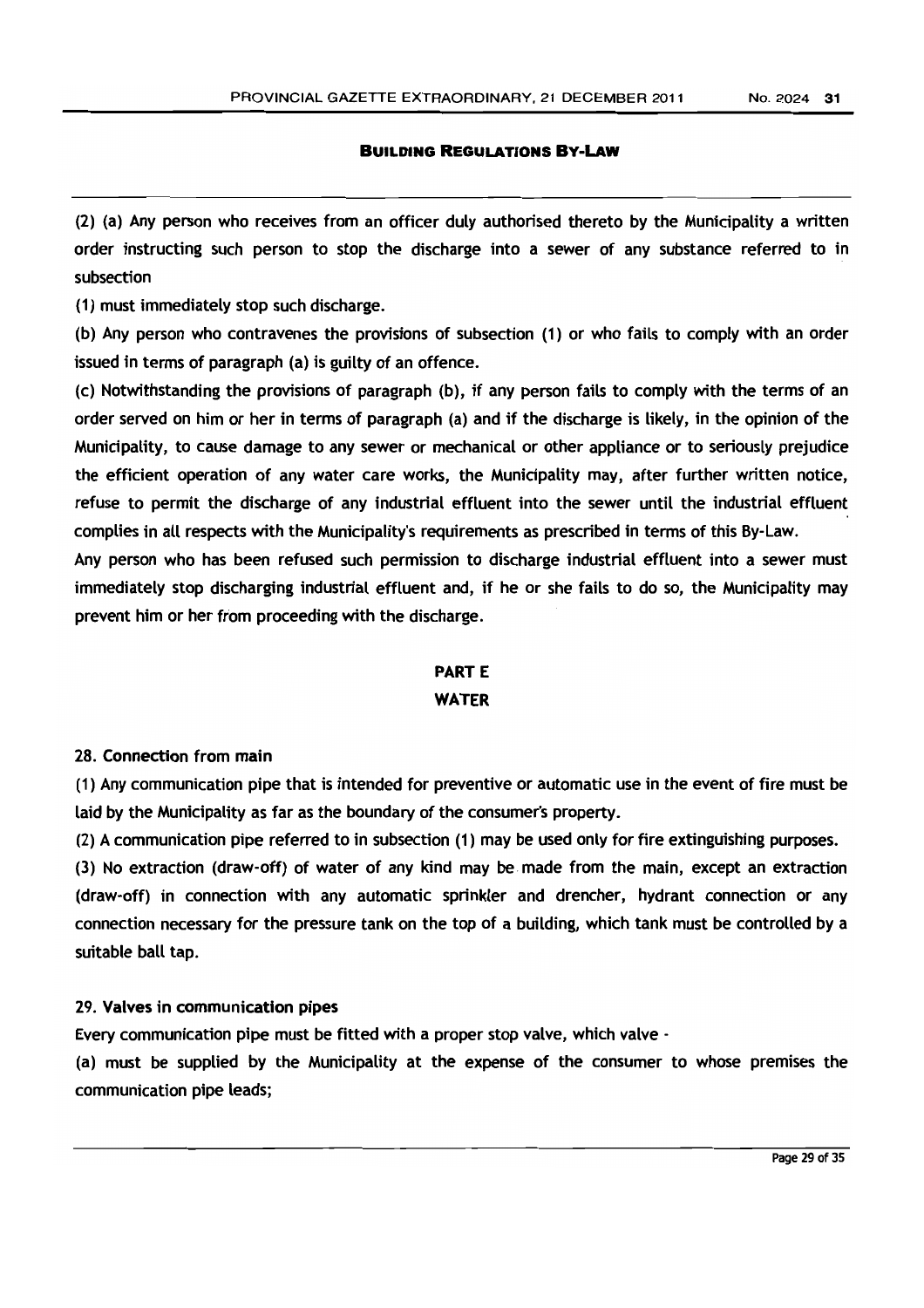- (b) must be installed between the consumer's premises and the main;
- (c) must be of the same diameter as the communication pipe; and
- (d) must be in such position as may be determined by the Municipality.

#### 30. Additions to fire extinguishing system

No further sprinkler may without the prior written consent of the Municipality be added or connected to any existing fire extinguishing system after such system has been connected to the main.

#### 31. Extension of fire extinguishing system to other premises

No extension or connection may be made from the fire extinguishing system of one premises to any other premises. If any such extension or connection is made, the Municipality is entitled to enter on any premises and to take all steps necessary to disconnect the extension or connection at the cost of the person responsible for the extension or connection.

#### 32. Inspection and approval of fire extinguishing services

No supply of water may be made or given in respect of a fire extinguishing service until the fire extinguishing system has been inspected and the Municipality has certified in writing that -

(a) such service is in accordance with this By-Law; and

(b) the work in connection with the system has been carried out to the Municipality's satisfaction.

## 33. Connections to be to the satisfaction of the Municipality

Any connection to a main in respect of a fire extinguishing service must be effected to the satisfaction of the Municipality, which is entitled to disconnect any fire extinguishing service at any time.

## 34. Installation of reflux valves

In any private installation where a fire pump connection is installed, a reflux valve to dose off the supply from the Municipality's main when the fire pump connection is being used must be installed between the boundary of the premises and the fire pump connection.

#### 35. Sprinkler systems

(1) A sprinkler system may be installed in direct communication with a main, but the Municipality does not guarantee any specified pressure of water at any time.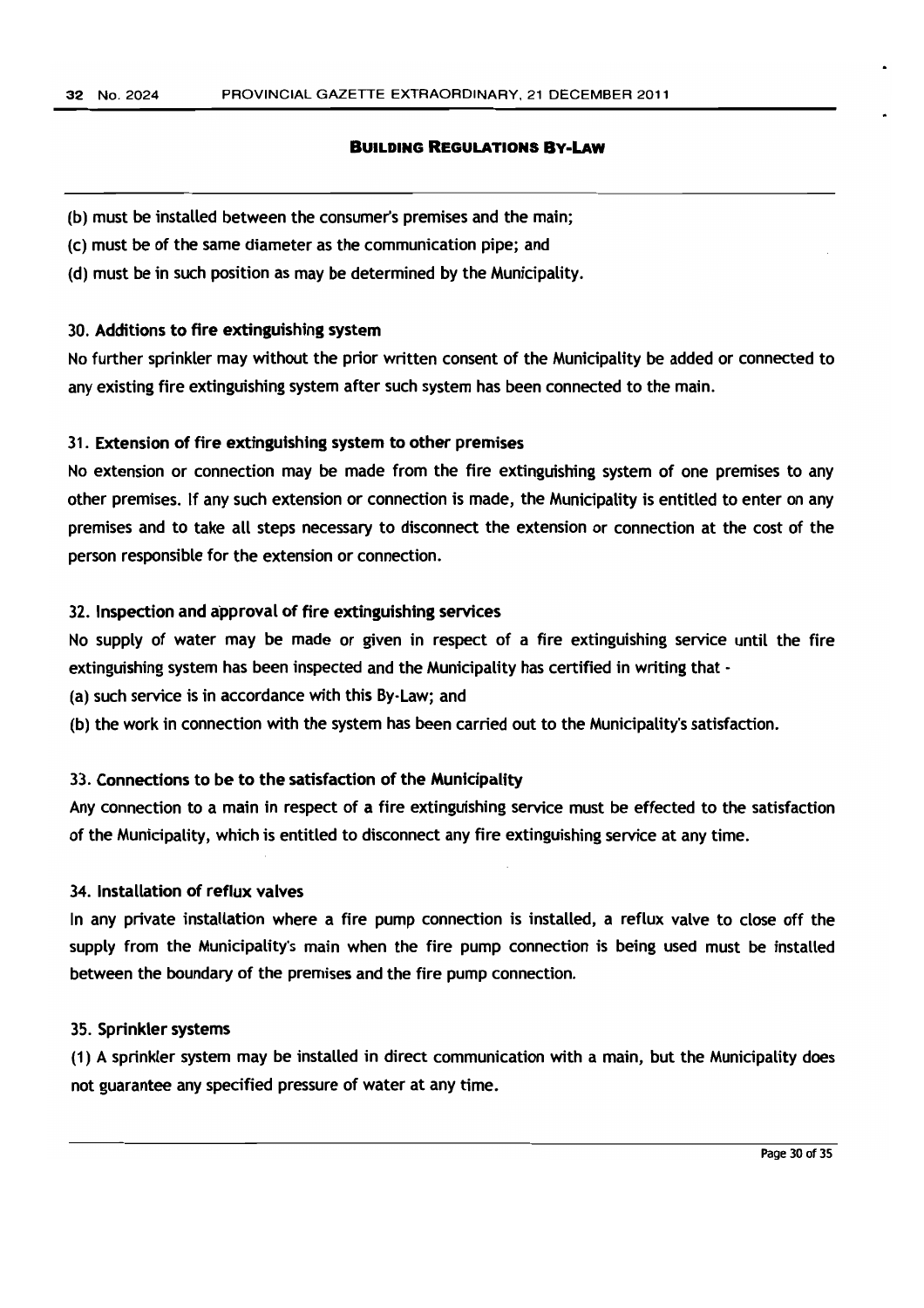(2) When an automatic sprinkler system on any premises has been installed and completed, the owner of the premises must advise the Municipality in writing within 14 days of the date of completion of the installation of such sprinkler system.

#### 36. Header tanks and duplicate supply from matn

If a header tank is installed above ground level, the header tank must be provided with an overflow pipe which discharges in such a position as to be readily observable and which may not be led away by any down-pipe to any drain.

## **PART F** NOTICES

#### 37. Notices

(1) Every notice, order or other document issued or served by the Munidpality in terms of this By-law is valid if signed by an officer of the Municipality who is duly authorised thereto.

(2) Any notice, order or other document served on any person in terms of this By-Law must be served in the following manner:

(a) The notice, order or other document, or a true copy thereof, must be delivered personally to the person to whom it is addressed or must be delivered at his or her last-known residence or place of business; or

(b) the notice, order or other document, or a true copy thereof, must be posted to the person to whom it is addressed at his or her last known residence or place of business, in which case it will be deemed to have been served five days after it was posted.

(3) In every notice, order or other document issued or served in terms of this By-Law, the premises to which the notice, order or document relates must be specified, but the person for whom it is intended may be referred to as "the owner" or "the occupier" if his or her name is not known.

## **PART G**

## OFFENCES AND PENALTIES

#### 38. Offences and penalties

(1) Notwithstanding any provision of this By-law in which an offence is explidtly specified, any person who contravenes or fails to comply with any provision of this By-Law commits an offence and is on

Page 31 of 35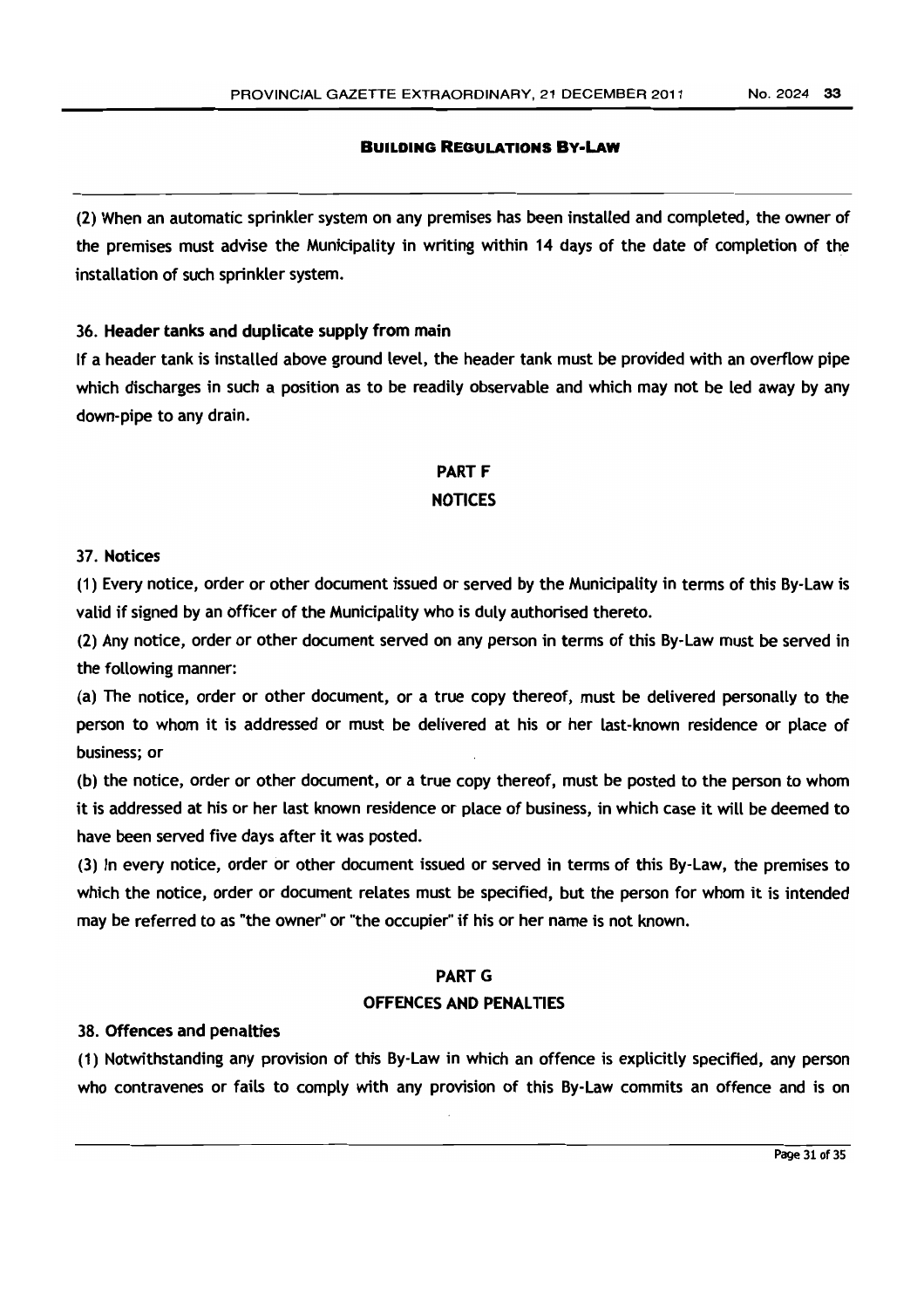conviction liable to a penalty not exceeding the fine and imprisonment prescribed in terms of section 105 of the Local Government Ordinance, 1939.

(2) A person commits an offence if he or she fails in any way to comply with a notice which has been served on him or her by the Municipality and in which he or she is ordered to do or not to do something and, where such failure continues, he or she commits such offence each day or part of the day on which the failure continues and is, with regard to every offence, on conviction liable to a penalty not exceeding the fine and imprisonment prescribed in terms of section 105 of the Local Government Ordinance, 1939.

#### SCHEDULE I

### CONDITIONS WITH WHICH ENCLOSURES MUST COMPLY

#### 1. Height restrictions

(1) Subject to the provisions of paragraph 3, no enclosure (except an enclosure on an erf zoned Industrial or Business) may exceed a height of 2, 1 m, irrespective of the type of material from which the enclosure is made.

(2) Subject to the provisions of subparagraph (1), barbed wire or similar wire or safety spikes may only be erected on an enclosure from a height of 1,75 m.

## 2. Design and appearance

(1) An enclosure referred to in paragraph 1 must comply with the following conditions if the enclosure is visible from an adjacent street or public open space:

(a) All surfaces of the enclosure that are visible from an adjacent street or public open space must·

(i) be skilfully finished;

(ii) be of good quality material;

- (iii) be without any defect; and
- (iv) have an exposed or finished side.

(b) AU painted surfaces of the enclosure that are visible from an adjacent street or public open space must be white only or another colour approved by the Municipality.

(c) If the enclosure is made of precast material, it must -

(i) have a brick-pattern finish and be painted white; or

(ii) be of a finish or colour approved by the Municipality.

(d) If wood forms part of the enclosure, the wood must be thoroughly treated with a wood-preserving agent.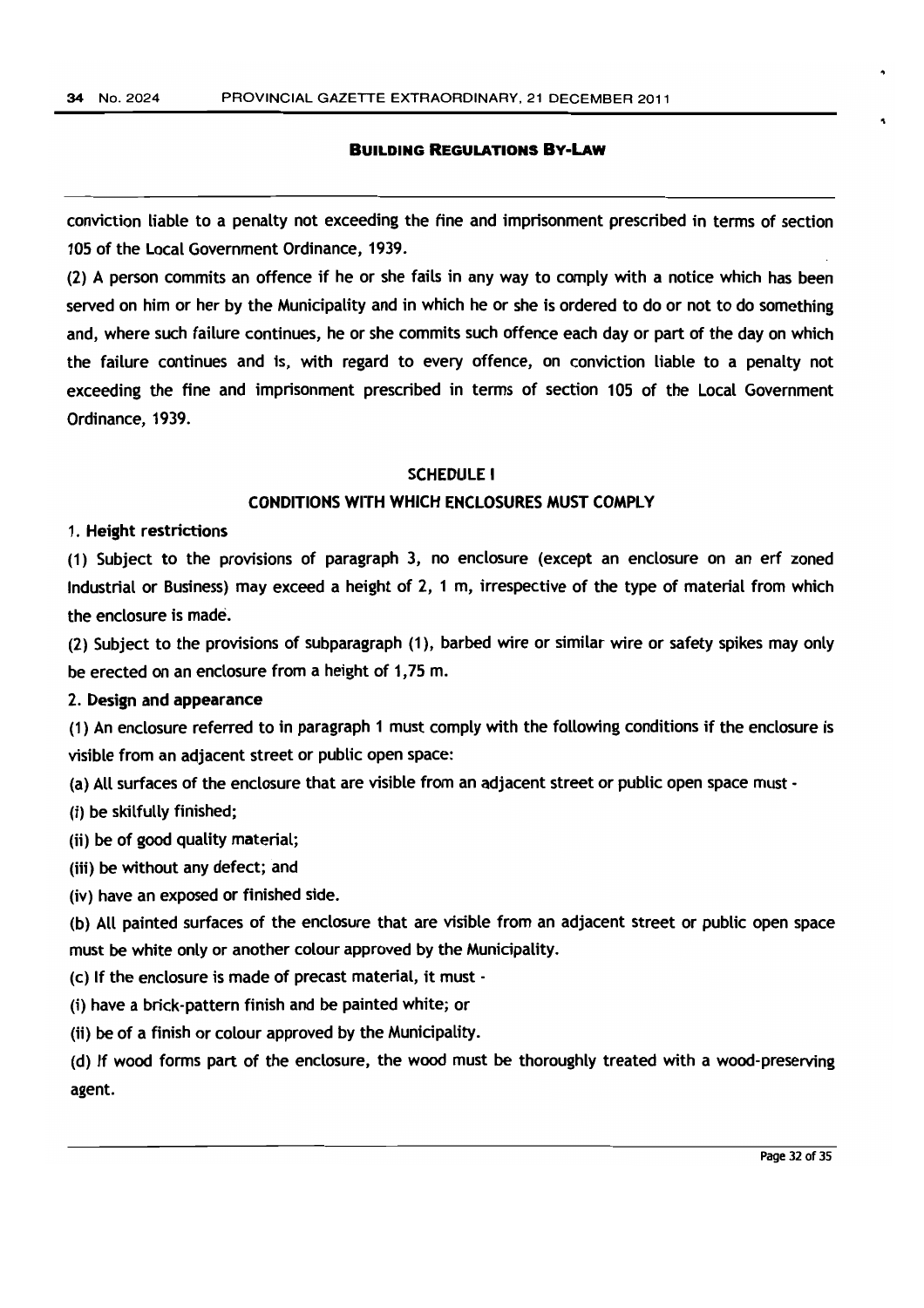(2) An enclosure referred to in paragraph 1 must comply with the following conditions if the enclosure is visible from any adjacent erf:

(a) All surfaces of the enclosure that front on an adjacent erf must -

(i) be skilfully finished;

(ii) be of good quality material:

(iii) be without any defect; and

(iv) be maintenance-free.

(b) If applicable, the struts, posts or columns of the enclosure must show on the sides of the enclosure that face the piece of land being enclosed by the enclosure.

(c) If wood forms part of the enclosure, the wood must be thoroughly treated with a wood-preserving agent.

## 3. General

Notwithstanding the provisions of paragraphs 1 and 2 -

(a) the Municipality may agree to the exceeding of the maximum height of an enclosure stipulated in paragraph 1;

(b) an enclosure referred to in paragraph 1 must, if the Municipality so requires, be dissplayed or Lowered to a height of 1 m within a distance of 4,5 m from any street boundary or boundary of a public open space;

(c) the barbed wire or simflar wire or safety spikes of an enclosure in any area (Industrial-zoned erven excluded) may not be visible from any street, public open space or adjacent erf;

(d) the maintenance of an enclosure must be done properly to ensure at aU times a good appearance, of which the Municipality is the sole judge; and

(e) the height of any enclosure must, for the purpose of this schedule, be measured from natural ground level.

## SCHEDULE II

## LIMITS OF CONCENTRATION OF CERTAIN SUBSTANCES

1. Subject to the provisions of section 27(1), the limits of concentration of certain substances in sewage are as follows, provided that the Municipality reserves the right to limit the total mass of any substance or impurity discharged per 24 hours into a sewer from any premises:

(1) The limits of pH and electrical conductivity of sewage are as follows: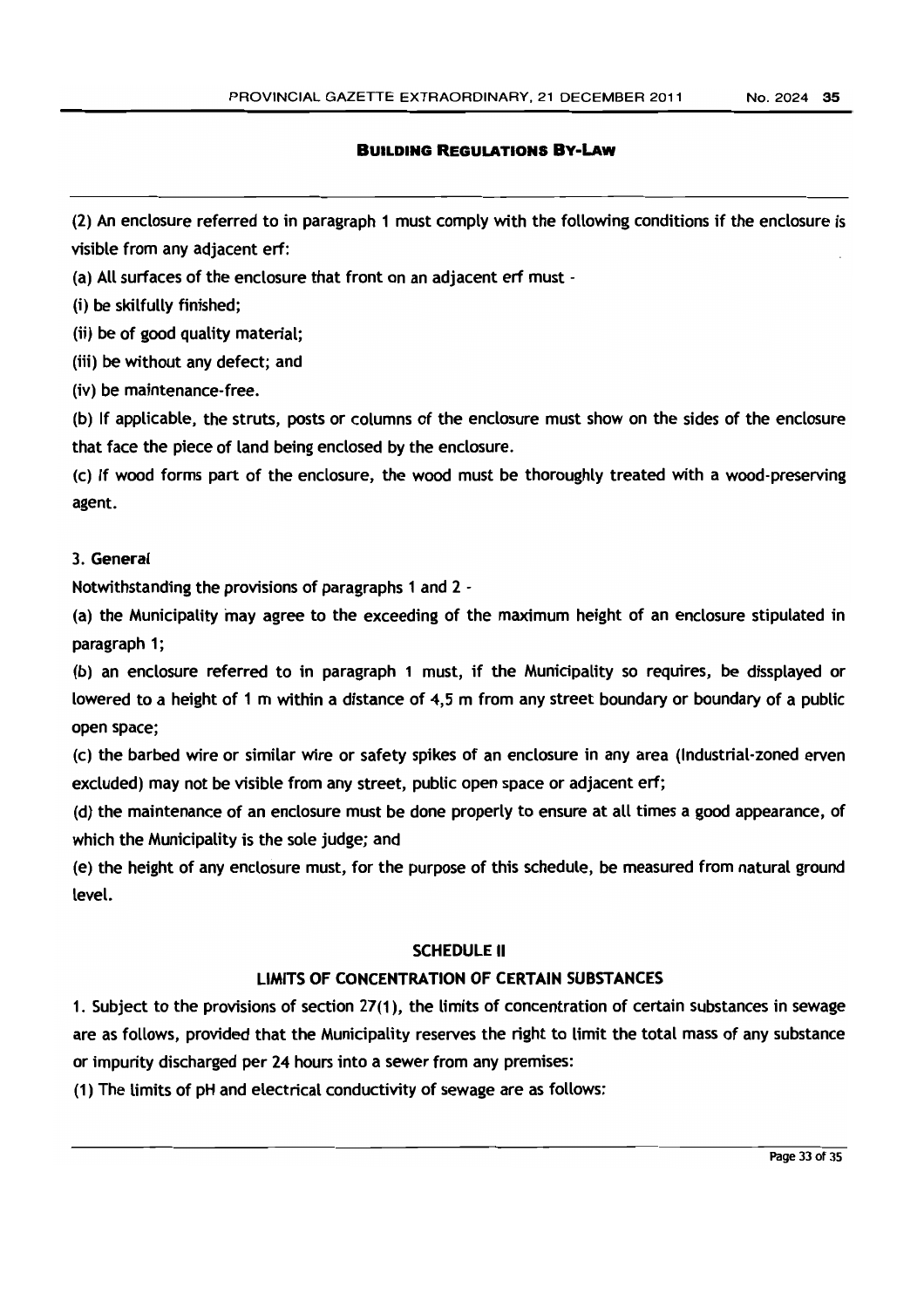| (a) PH: within the range of 6,0 to 10,0; and                                                            |
|---------------------------------------------------------------------------------------------------------|
| (b) electrical conductivity: not greater than 300 m/Sm at 20 $^{\circ}$ C.                              |
| (2) The maximum permissible concentrations of pollution in sewage, expressed in milligrams per litre    |
| (mg/l), are as follows:                                                                                 |
| (a) GENERAL                                                                                             |
| (i) Permanganate value (PV): 1 400 mg/l;                                                                |
| (ii) caustic alkalinity (expressed as CaCOc): 2 000 mg/l;                                               |
| (iii) substances in suspension (including fat, oil, grease, waxes and like substances): 2 000 mg/l;     |
| (iv) substances soluble in petroleum ether: 500 mg/l;                                                   |
| (v) sulphides, hydrosulphides and polysulphides (expressed as S): 50 mg/l;                              |
| (vi) substances from which hydrogen cyanide can be liberated in a drainage installation, sewer or water |
| care works (expressed as HCN): 20 mg/l;                                                                 |
| (vii) formaldehyde (expressed as CH2O): 50 mg/l;                                                        |
| (viii) phenolic compounds: 1, 0 mg/l;                                                                   |
| (ix) non-organic solids in suspension: 100 mg/l;                                                        |
| $(x)$ chemical oxygen demand (COD): 5 000 mg/l;                                                         |
| $(xi)$ all sugars and/or starches (expressed as glucose): 1 500 mg/l;                                   |
| (xii) available chlorine (expressed as CI): 100 mg/l;                                                   |
| (xiii) sulphates and sulphites (expressed as SO4): 1 800 mg/l;                                          |
| (xiv) fluorine-containing compounds (expressed as $F$ ): 5 mg/l;                                        |
| (xv) anionic surface activators: 500 mg/l; and                                                          |
| (xvi) orthophosphates (expressed as P): 10 mg/l.                                                        |
| (b) METALS                                                                                              |
| (i) Group 1                                                                                             |
|                                                                                                         |
| The total collective concentration of the following metals (which constitute Group 1) in any sample of  |
| effluent may not exceed 20 mg/t, nor may the concentration of any individual metal in any sample        |
| exceed $5$ mg/l:                                                                                        |

- (aa) Chromium (expressed as Cr);
- (bb) copper (expressed as Cu);
- (cc) nickel (expressed as Ni);
- (dd) zinc (expressed as Zn);